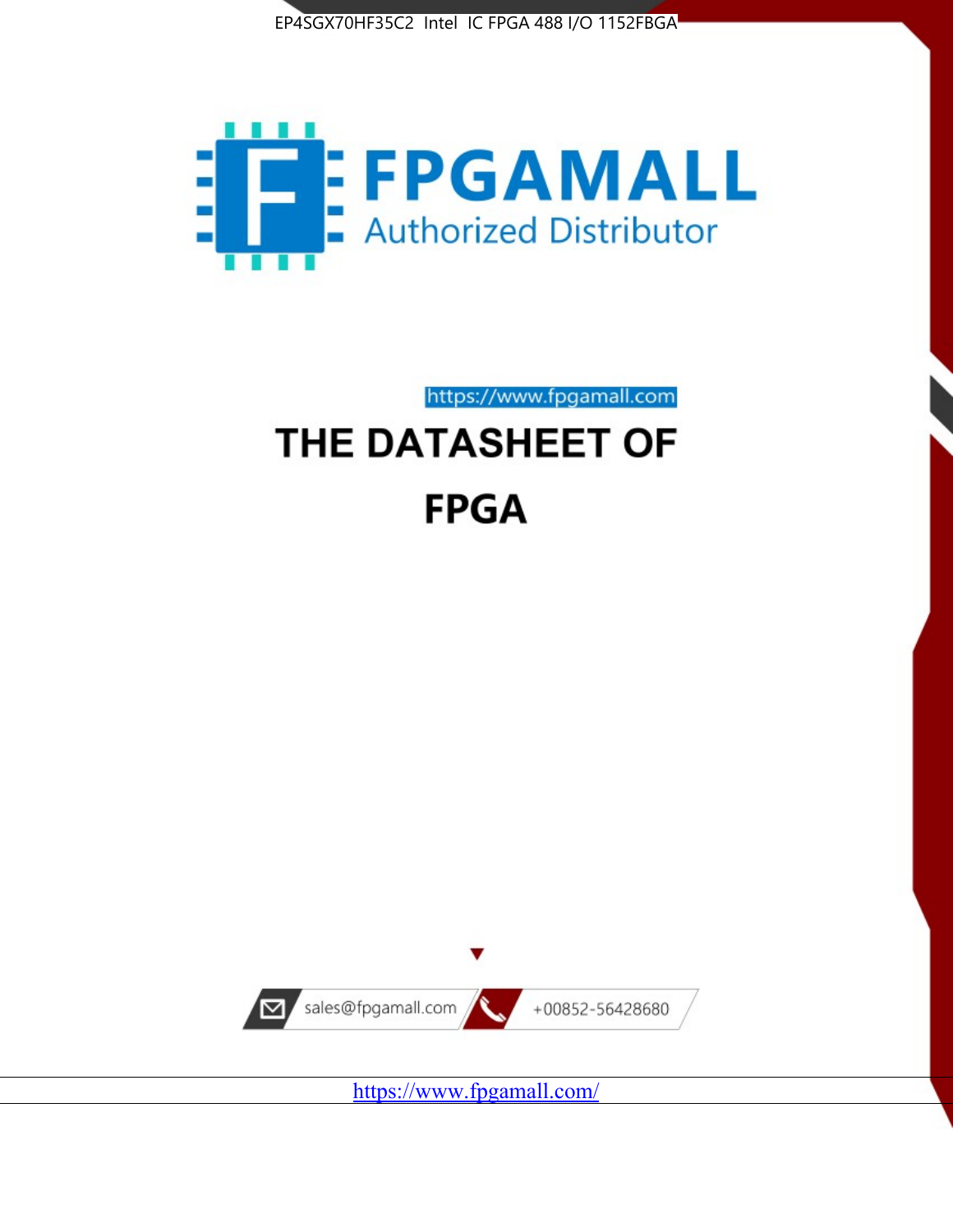EP4SGX70HF35C2 Intel IC FPGA 488 I/O 1152FBGA



**SIV51001-3.5**

Altera® Stratix® IV FPGAs deliver a breakthrough level of system bandwidth and power efficiency for high-end applications, allowing you to innovate without compromise. Stratix IV FPGAs are based on the Taiwan Semiconductor Manufacturing Company (TSMC) 40-nm process technology and surpass all other high-end FPGAs, with the highest logic density, most transceivers, and lowest power requirements.

The Stratix IV device family contains three optimized variants to meet different application requirements:

- Stratix IV E (Enhanced) FPGAs—up to 813,050 logic elements (LEs), 33,294 kilobits (Kb) RAM, and 1,288 18 x 18 bit multipliers
- Stratix IV GX transceiver FPGAs—up to 531,200 LEs, 27,376 Kb RAM, 1,288 18 x 18-bit multipliers, and 48 full-duplex clock data recovery (CDR)-based transceivers at up to 8.5 Gbps
- Stratix IV GT—up to 531,200 LEs, 27,376 Kb RAM, 1,288 18 x 18-bit multipliers, and 48 full-duplex CDR-based transceivers at up to 11.3 Gbps

The complete Altera high-end solution includes the lowest risk, lowest total cost path to volume using HardCopy® IV ASICs for all the family variants, a comprehensive portfolio of application solutions customized for end-markets, and the industry leading Quartus® II software to increase productivity and performance.

f For information about upcoming Stratix IV device features, refer to the *[Upcoming](http://www.altera.com/literature/hb/stratix-iv/uf01001.pdf?GSA_pos=2&WT.oss_r=1&WT.oss=upcoming)  [Stratix IV Device Features](http://www.altera.com/literature/hb/stratix-iv/uf01001.pdf?GSA_pos=2&WT.oss_r=1&WT.oss=upcoming)* document.

f For information about changes to the currently published *Stratix IV Device Handbook*, refer to the *[Addendum to the Stratix IV Device Handbook](http://www.altera.com/literature/hb/stratix-iv/stx4_siv54002.pdf)* chapter.

This chapter contains the following sections:

- "Feature Summary" on page 1–2
- "Architecture Features" on page 1–6
- "Integrated Software Platform" on page 1–19
- "Ordering Information" on page 1–19

@2016 Altera Corporation. All rights reserved. ALTERA, ARRIA, CYCLONE, HARDCOPY, MAX, MEGACORE, NIOS, QUARTUS and STRATIX words and logos are trademarks of Altera Corporation and registered in the U.S. Patent and Trademark



Stratix IV Device Handbook Volume 1 January 2016

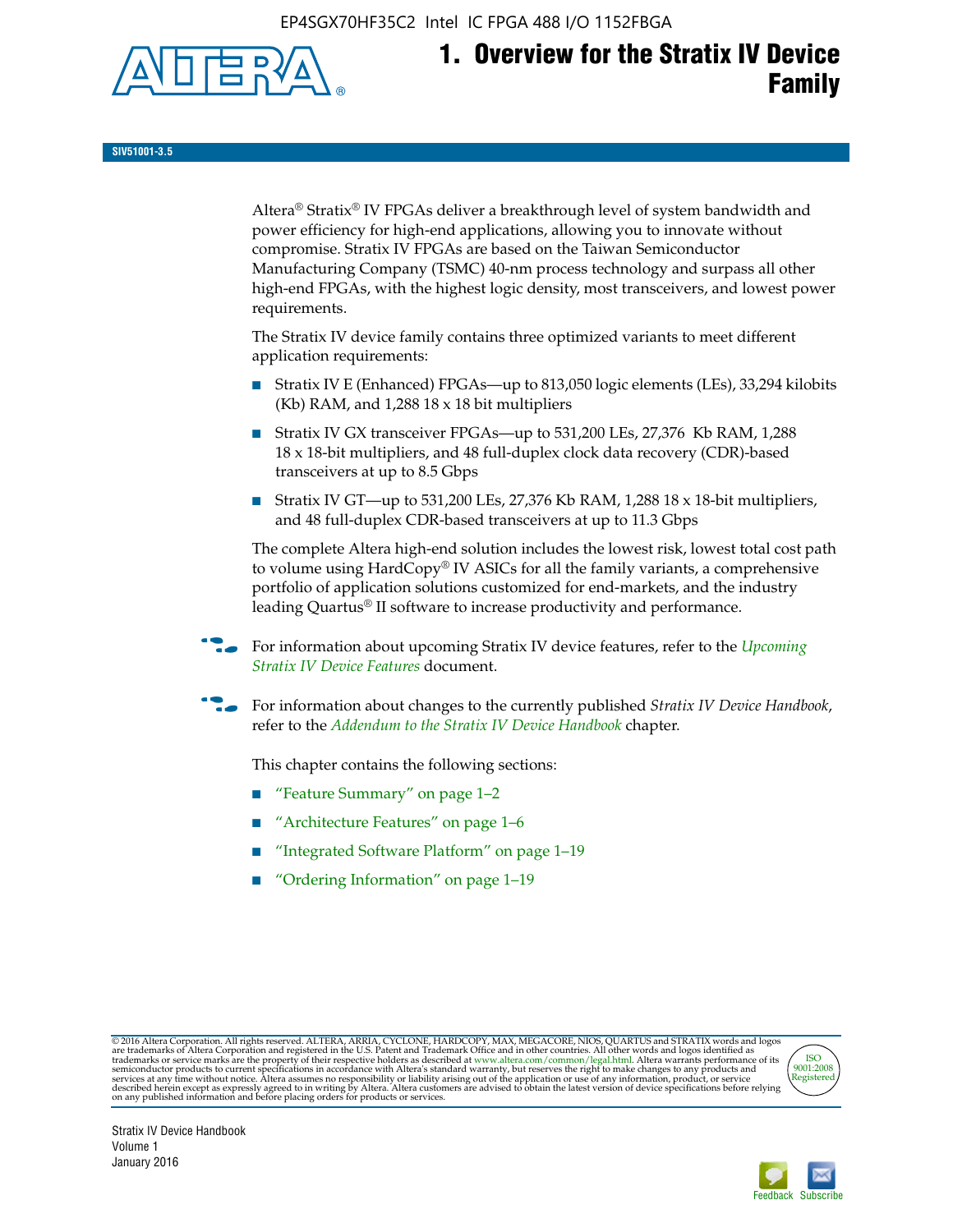# **Feature Summary**

The following list summarizes the Stratix IV device family features:

- Up to 48 full-duplex CDR-based transceivers in Stratix IV GX and GT devices supporting data rates up to 8.5 Gbps and 11.3 Gbps, respectively
- Dedicated circuitry to support physical layer functionality for popular serial protocols, such as PCI Express (PCIe) (PIPE) Gen1 and Gen2, Gbps Ethernet (GbE), Serial RapidIO, SONET/SDH, XAUI/HiGig, (OIF) CEI-6G, SD/HD/3G-SDI, Fibre Channel, SFI-5, and Interlaken
- Complete PCIe protocol solution with embedded PCIe hard IP blocks that implement PHY-MAC layer, Data Link layer, and Transaction layer functionality

**For more information, refer to the** *[IP Compiler for PCI Express User Guide](http://www.altera.com/literature/ug/ug_pci_express.pdf)***.** 

- Programmable transmitter pre-emphasis and receiver equalization circuitry to compensate for frequency-dependent losses in the physical medium
- Typical physical medium attachment (PMA) power consumption of 100 mW at 3.125 Gbps and 135 mW at 6.375 Gbps per channel
- 72,600 to 813,050 equivalent LEs per device
- 7,370 to 33,294 Kb of enhanced TriMatrix memory consisting of three RAM block sizes to implement true dual-port memory and FIFO buffers
- High-speed digital signal processing (DSP) blocks configurable as 9 x 9-bit,  $12 \times 12$ -bit,  $18 \times 18$ -bit, and  $36 \times 36$ -bit full-precision multipliers at up to 600 MHz
- Up to 16 global clocks (GCLK), 88 regional clocks (RCLK), and 132 periphery clocks (PCLK) per device
- Programmable power technology that minimizes power while maximizing device performance
- Up to 1,120 user I/O pins arranged in 24 modular I/O banks that support a wide range of single-ended and differential I/O standards
- Support for high-speed external memory interfaces including DDR, DDR2, DDR3 SDRAM, RLDRAM II, QDR II, and QDR II+ SRAM on up to 24 modular I/O banks
- High-speed LVDS I/O support with serializer/deserializer (SERDES), dynamic phase alignment (DPA), and soft-CDR circuitry at data rates up to 1.6 Gbps
- Support for source-synchronous bus standards, including SGMII, GbE, SPI-4 Phase 2 (POS-PHY Level 4), SFI-4.1, XSBI, UTOPIA IV, NPSI, and CSIX-L1
- Pinouts for Stratix IV E devices designed to allow migration of designs from Stratix III to Stratix IV E with minimal PCB impact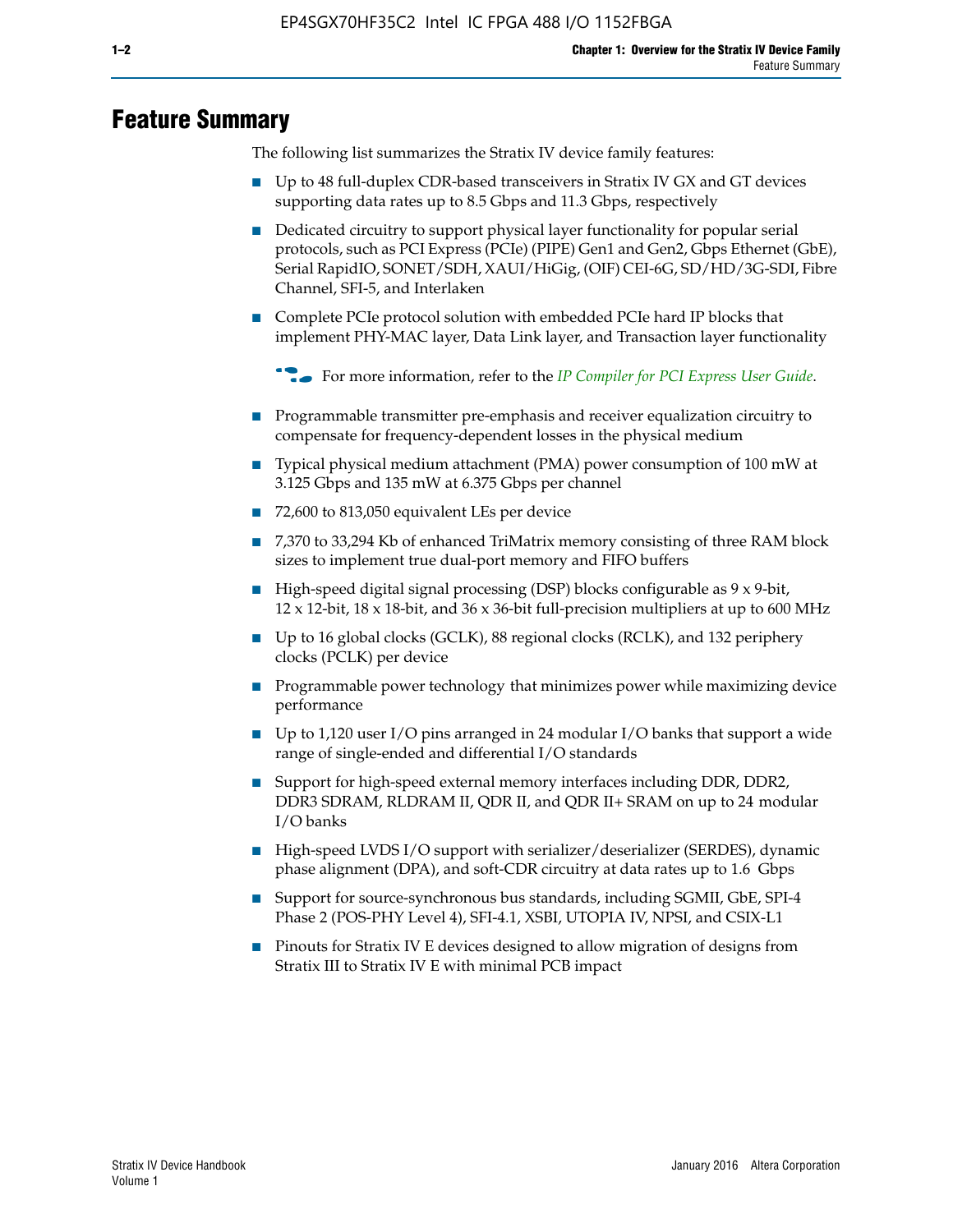# **Stratix IV GX Devices**

Stratix IV GX devices provide up to 48 full-duplex CDR-based transceiver channels per device:

- Thirty-two out of the 48 transceiver channels have dedicated physical coding sublayer (PCS) and physical medium attachment (PMA) circuitry and support data rates between 600 Mbps and 8.5 Gbps
- The remaining 16 transceiver channels have dedicated PMA-only circuitry and support data rates between 600 Mbps and 6.5 Gbps
- **1 The actual number of transceiver channels per device varies with device selection. For** more information about the exact transceiver count in each device, refer to Table 1–1 on page 1–11.
- 1 For more information about transceiver architecture, refer to the *[Transceiver](http://www.altera.com/literature/hb/stratix-iv/stx4_siv52001.pdf)  [Architecture in Stratix IV Devices](http://www.altera.com/literature/hb/stratix-iv/stx4_siv52001.pdf)* chapter.

Figure 1–1 shows a high-level Stratix IV GX chip view.

#### **Figure 1–1. Stratix IV GX Chip View** *(1)*



#### **Note to Figure 1–1:**

(1) Resource counts vary with device selection, package selection, or both.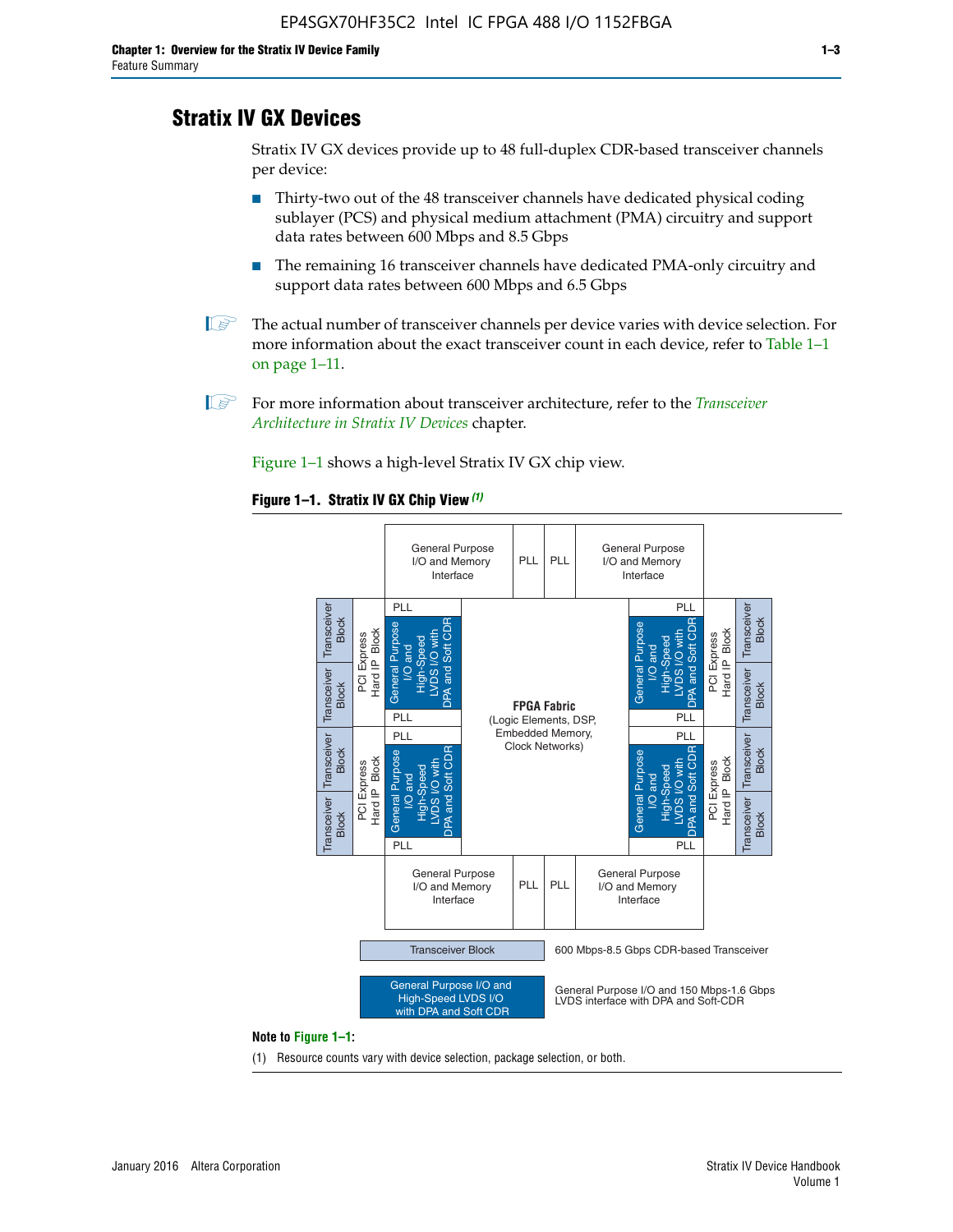# **Stratix IV E Device**

Stratix IV E devices provide an excellent solution for applications that do not require high-speed CDR-based transceivers, but are logic, user I/O, or memory intensive.

Figure 1–2 shows a high-level Stratix IV E chip view.





#### **Note to Figure 1–2:**

(1) Resource counts vary with device selection, package selection, or both.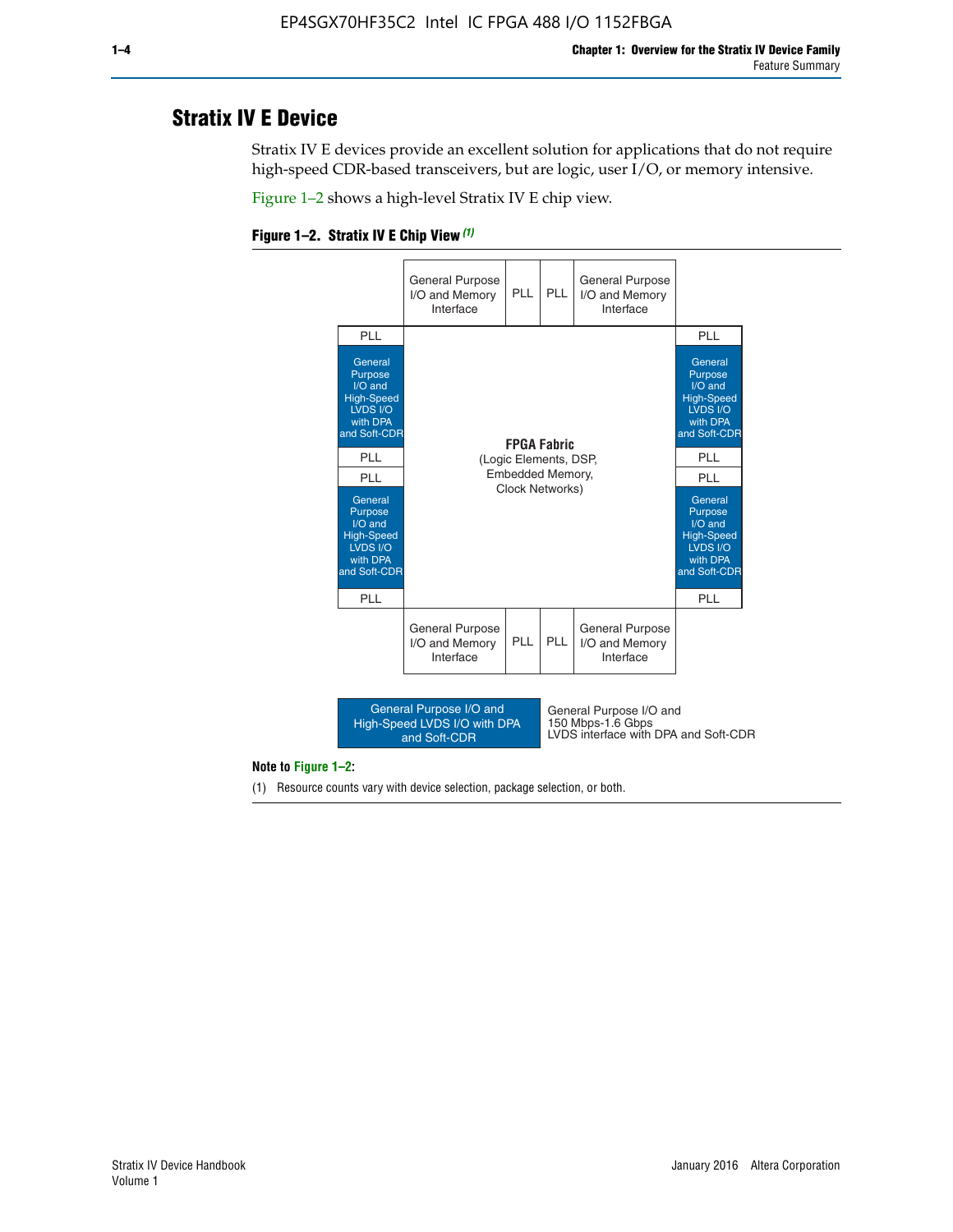# **Stratix IV GT Devices**

Stratix IV GT devices provide up to 48 CDR-based transceiver channels per device:

- Thirty-two out of the 48 transceiver channels have dedicated PCS and PMA circuitry and support data rates between 600 Mbps and 11.3 Gbps
- The remaining 16 transceiver channels have dedicated PMA-only circuitry and support data rates between 600 Mbps and 6.5 Gbps
- **1** The actual number of transceiver channels per device varies with device selection. For more information about the exact transceiver count in each device, refer to Table 1–7 on page 1–16.
- $\mathbb{I}$  For more information about Stratix IV GT devices and transceiver architecture, refer to the *[Transceiver Architecture in Stratix IV Devices](http://www.altera.com/literature/hb/stratix-iv/stx4_siv52001.pdf)* chapter.

Figure 1–3 shows a high-level Stratix IV GT chip view.





(1) Resource counts vary with device selection, package selection, or both.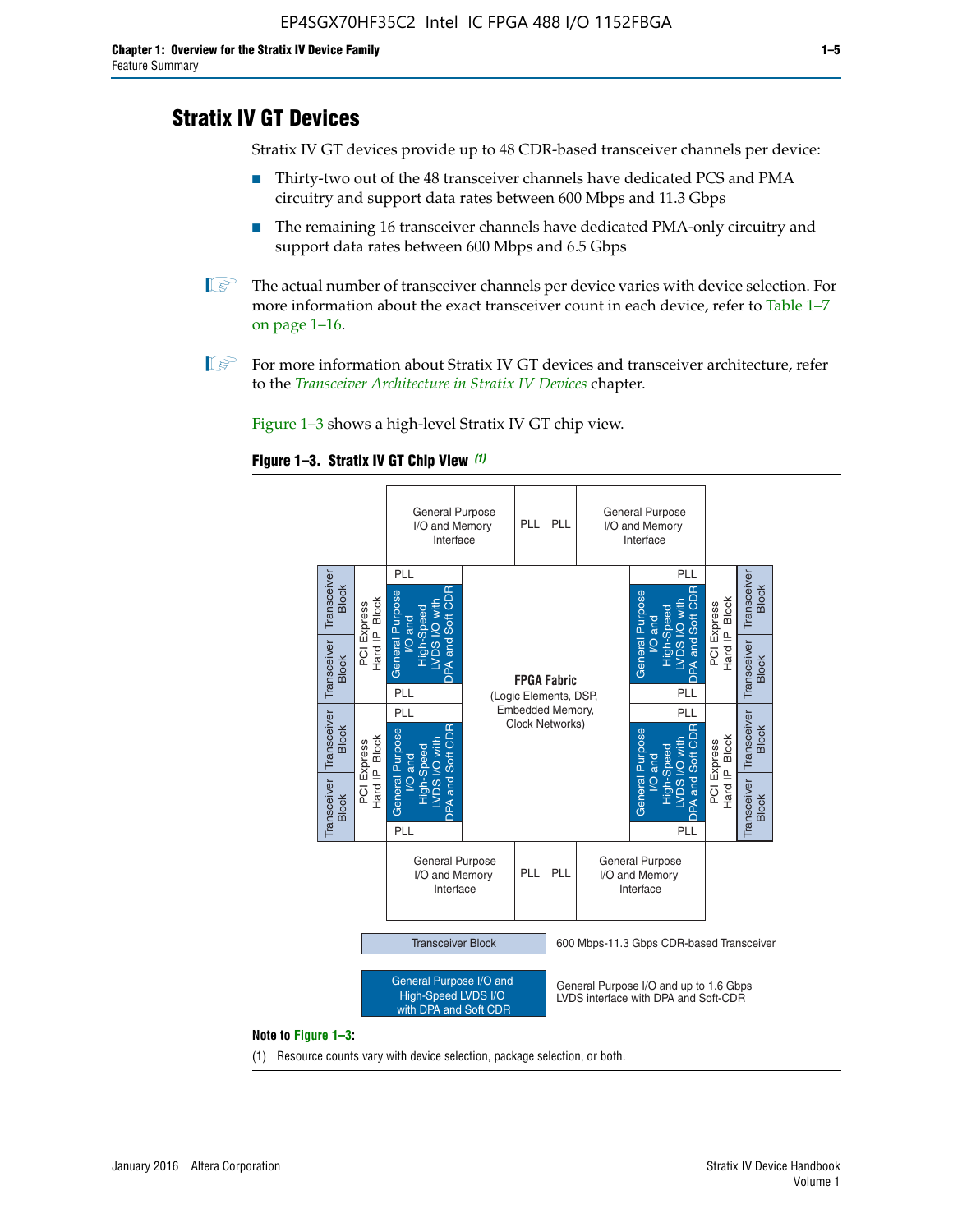# **Architecture Features**

The Stratix IV device family features are divided into high-speed transceiver features and FPGA fabric and I/O features.

 $\mathbb{I}$  The high-speed transceiver features apply only to Stratix IV GX and Stratix IV GT devices.

# **High-Speed Transceiver Features**

The following sections describe high-speed transceiver features for Stratix IV GX and GT devices.

## **Highest Aggregate Data Bandwidth**

Up to 48 full-duplex transceiver channels supporting data rates up to 8.5 Gbps in Stratix IV GX devices and up to 11.3 Gbps in Stratix IV GT devices.

## **Wide Range of Protocol Support**

Physical layer support for the following serial protocols:

- Stratix IV GX—PCIe Gen1 and Gen2, GbE, Serial RapidIO, SONET/SDH, XAUI/HiGig, (OIF) CEI-6G, SD/HD/3G-SDI, Fibre Channel, SFI-5, GPON, SAS/SATA, HyperTransport 1.0 and 3.0, and Interlaken
- Stratix IV GT—40G/100G Ethernet, SFI-S, Interlaken, SFI-5.1, Serial RapidIO, SONET/SDH, XAUI/HiGig, (OIF) CEI-6G, 3G-SDI, and Fibre Channel
- Extremely flexible and easy-to-configure transceiver data path to implement proprietary protocols
- PCIe Support
	- Complete PCIe Gen1 and Gen2 protocol stack solution compliant to PCI Express base specification 2.0 that includes PHY-MAC, Data Link, and transaction layer circuitry embedded in PCI Express hard IP blocks
	- **For more information, refer to the [PCI Express Compiler User Guide](http://www.altera.com/literature/ug/ug_pci_express.pdf).**
	- Root complex and end-point applications
	- $x1, x4,$  and  $x8$  lane configurations
	- PIPE 2.0-compliant interface
	- Embedded circuitry to switch between Gen1 and Gen2 data rates
	- Built-in circuitry for electrical idle generation and detection, receiver detect, power state transitions, lane reversal, and polarity inversion
	- 8B/10B encoder and decoder, receiver synchronization state machine, and ± 300 parts per million (ppm) clock compensation circuitry
	- Transaction layer support for up to two virtual channels (VCs)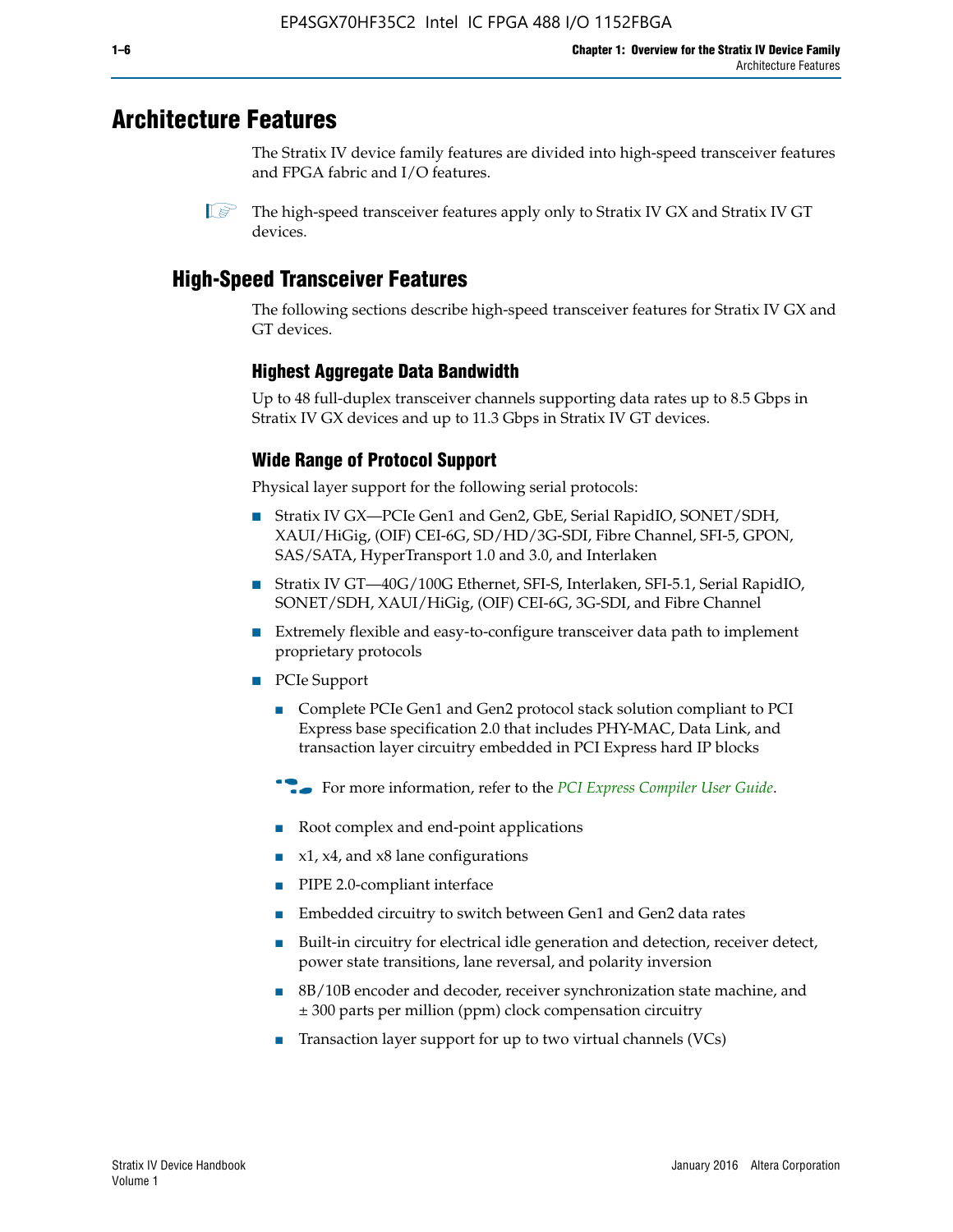- Compliant to IEEE802.3ae specification
- **■** Embedded state machine circuitry to convert XGMII idle code groups  $(|11|)$ to and from idle ordered sets  $(|A|, |K|, |R|)$  at the transmitter and receiver, respectively
- 8B/10B encoder and decoder, receiver synchronization state machine, lane deskew, and  $\pm 100$  ppm clock compensation circuitry
- GbE Support
	- Compliant to IEEE802.3-2005 specification
	- Automatic idle ordered set  $(111/112/1)$  generation at the transmitter, depending on the current running disparity
	- 8B/10B encoder and decoder, receiver synchronization state machine, and ± 100 ppm clock compensation circuitry
- Support for other protocol features such as MSB-to-LSB transmission in SONET/SDH configuration and spread-spectrum clocking in PCIe configurations

## **Diagnostic Features**

- Serial loopback from the transmitter serializer to the receiver CDR for transceiver PCS and PMA diagnostics
- Reverse serial loopback pre- and post-CDR to transmitter buffer for physical link diagnostics
- Loopback master and slave capability in PCI Express hard IP blocks
- **For more information, refer to the** *[PCI Express Compiler User Guide](http://www.altera.com/literature/ug/ug_pci_express.pdf)***.**

## **Signal Integrity**

Stratix IV devices simplify the challenge of signal integrity through a number of chip, package, and board-level enhancements to enable efficient high-speed data transfer into and out of the device. These enhancements include:

- Programmable 3-tap transmitter pre-emphasis with up to 8,192 pre-emphasis levels to compensate for pre-cursor and post-cursor inter-symbol interference (ISI)
- Up to 900% boost capability on the first pre-emphasis post-tap
- User-controlled and adaptive 4-stage receiver equalization with up to 16 dB of high-frequency gain
- On-die power supply regulators for transmitter and receiver phase-locked loop (PLL) charge pump and voltage controlled oscillator (VCO) for superior noise immunity
- On-package and on-chip power supply decoupling to satisfy transient current requirements at higher frequencies, thereby reducing the need for on-board decoupling capacitors
- Calibration circuitry for transmitter and receiver on-chip termination (OCT) resistors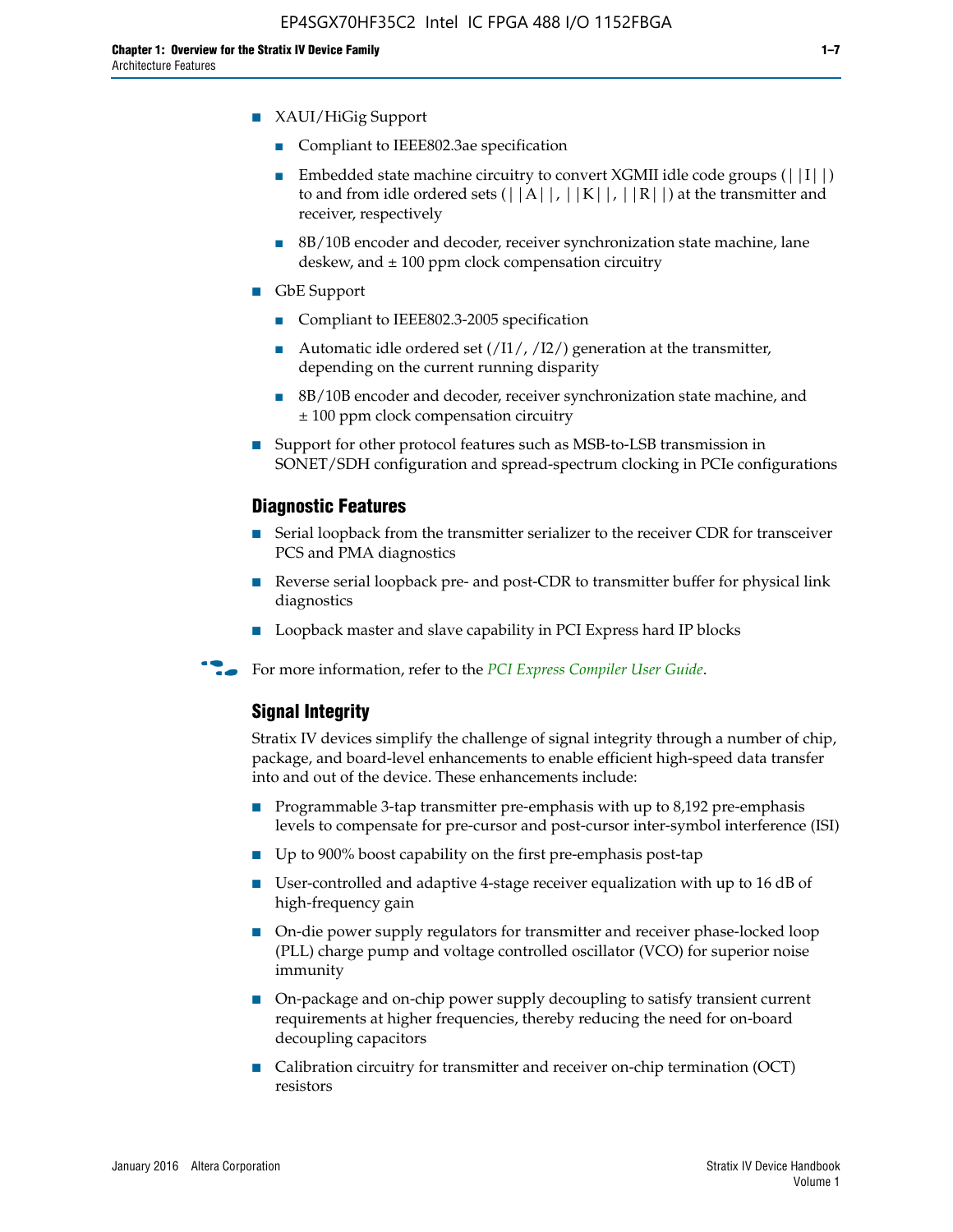# **FPGA Fabric and I/O Features**

The following sections describe the Stratix IV FPGA fabric and I/O features.

## **Device Core Features**

- Up to 531,200 LEs in Stratix IV GX and GT devices and up to 813,050 LEs in Stratix IV E devices, efficiently packed in unique and innovative adaptive logic modules (ALMs)
- Ten ALMs per logic array block (LAB) deliver faster performance, improved logic utilization, and optimized routing
- Programmable power technology, including a variety of process, circuit, and architecture optimizations and innovations
- Programmable power technology available to select power-driven compilation options for reduced static power consumption

## **Embedded Memory**

- TriMatrix embedded memory architecture provides three different memory block sizes to efficiently address the needs of diversified FPGA designs:
	- 640-bit MLAB
	- 9-Kb M9K
	- 144-Kb M144K
- Up to 33,294 Kb of embedded memory operating at up to 600 MHz
- Each memory block is independently configurable to be a single- or dual-port RAM, FIFO, ROM, or shift register

## **Digital Signal Processing (DSP) Blocks**

- Flexible DSP blocks configurable as  $9 \times 9$ -bit,  $12 \times 12$ -bit,  $18 \times 18$ -bit, and  $36 \times 36$ -bit full-precision multipliers at up to 600 MHz with rounding and saturation capabilities
- Faster operation due to fully pipelined architecture and built-in addition, subtraction, and accumulation units to combine multiplication results
- Optimally designed to support advanced features such as adaptive filtering, barrel shifters, and finite and infinite impulse response (FIR and IIR) filters

#### **Clock Networks**

- Up to 16 global clocks and 88 regional clocks optimally routed to meet the maximum performance of 800 MHz
- Up to 112 and 132 periphery clocks in Stratix IV GX and Stratix IV E devices, respectively
- Up to 66 (16 GCLK + 22 RCLK + 28 PCLK) clock networks per device quadrant in Stratix IV GX and Stratix IV GT devices
- Up to 71 (16 GCLK + 22 RCLK + 33 PCLK) clock networks per device quadrant in Stratix IV E devices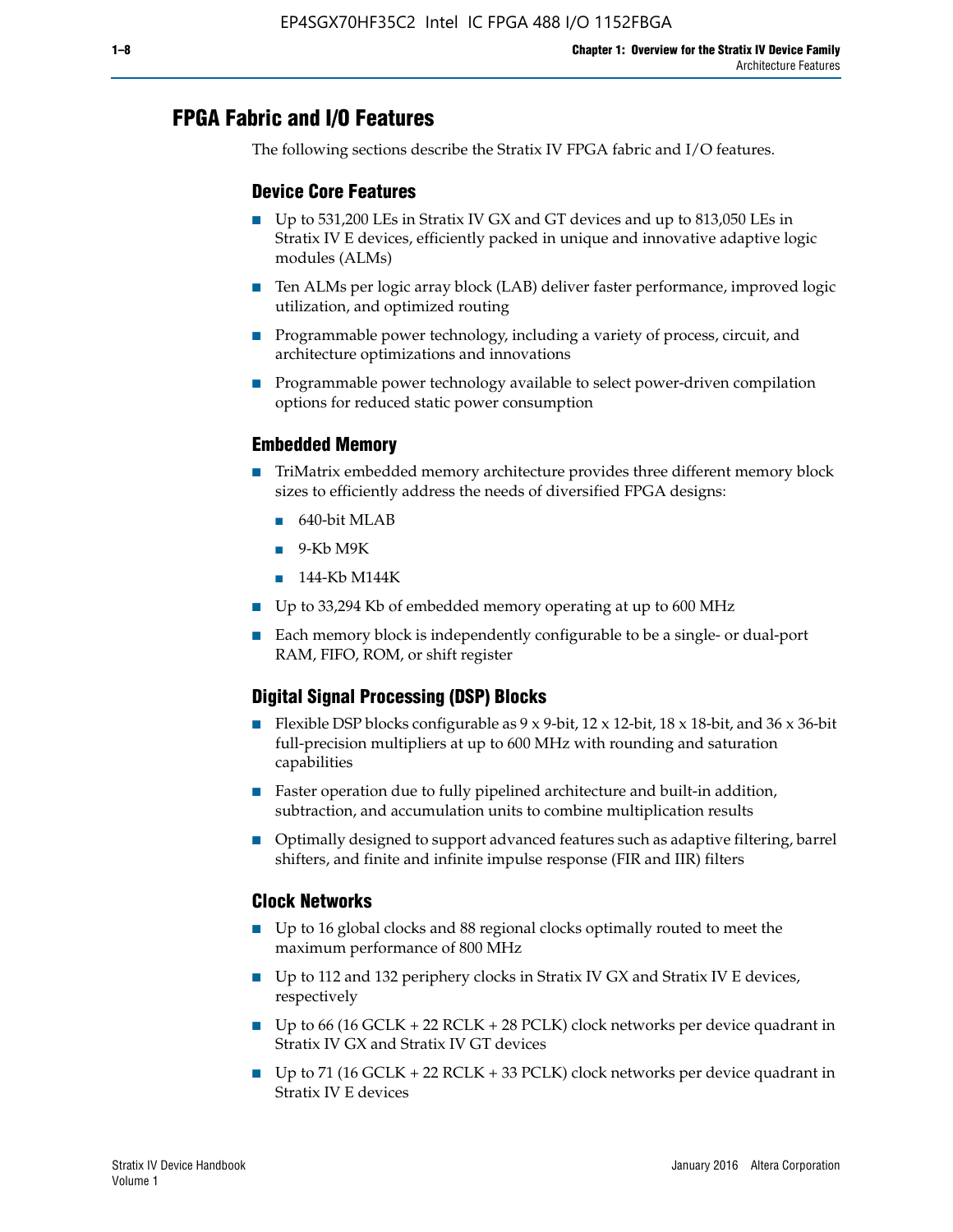## **PLLs**

- Three to 12 PLLs per device supporting spread-spectrum input tracking, programmable bandwidth, clock switchover, dynamic reconfiguration, and delay compensation
- On-chip PLL power supply regulators to minimize noise coupling

## **I/O Features**

- Sixteen to 24 modular I/O banks per device with 24 to 48 I/Os per bank designed and packaged for optimal simultaneous switching noise (SSN) performance and migration capability
- Support for a wide range of industry I/O standards, including single-ended (LVTTL/CMOS/PCI/PCIX), differential (LVDS/mini-LVDS/RSDS), voltage-referenced single-ended and differential (SSTL/HSTL Class I/II) I/O standards
- **O**n-chip series  $(R_S)$  and on-chip parallel  $(R_T)$  termination with auto-calibration for single-ended I/Os and on-chip differential  $(R_D)$  termination for differential I/Os
- Programmable output drive strength, slew rate control, bus hold, and weak pull-up capability for single-ended I/Os
- User I/O:GND: $V_{CC}$  ratio of 8:1:1 to reduce loop inductance in the package—PCB interface
- **■** Programmable transmitter differential output voltage ( $V_{OD}$ ) and pre-emphasis for high-speed LVDS I/O

#### **High-Speed Differential I/O with DPA and Soft-CDR**

- Dedicated circuitry on the left and right sides of the device to support differential links at data rates from 150 Mbps to 1.6 Gbps
- Up to 98 differential SERDES in Stratix IV GX devices, up to 132 differential SERDES in Stratix IV E devices, and up to 47 differential SERDES in Stratix IV GT devices
- DPA circuitry at the receiver automatically compensates for channel-to-channel and channel-to-clock skew in source synchronous interfaces
- Soft-CDR circuitry at the receiver allows implementation of asynchronous serial interfaces with embedded clocks at up to 1.6 Gbps data rate (SGMII and GbE)

#### **External Memory Interfaces**

- Support for existing and emerging memory interface standards such as DDR SDRAM, DDR2 SDRAM, DDR3 SDRAM, QDRII SRAM, QDRII+ SRAM, and RLDRAM II
- DDR3 up to 1,067 Mbps/533 MHz
- Programmable DQ group widths of 4 to 36 bits (includes parity bits)
- Dynamic OCT, trace mismatch compensation, read-write leveling, and half-rate register capabilities provide a robust external memory interface solution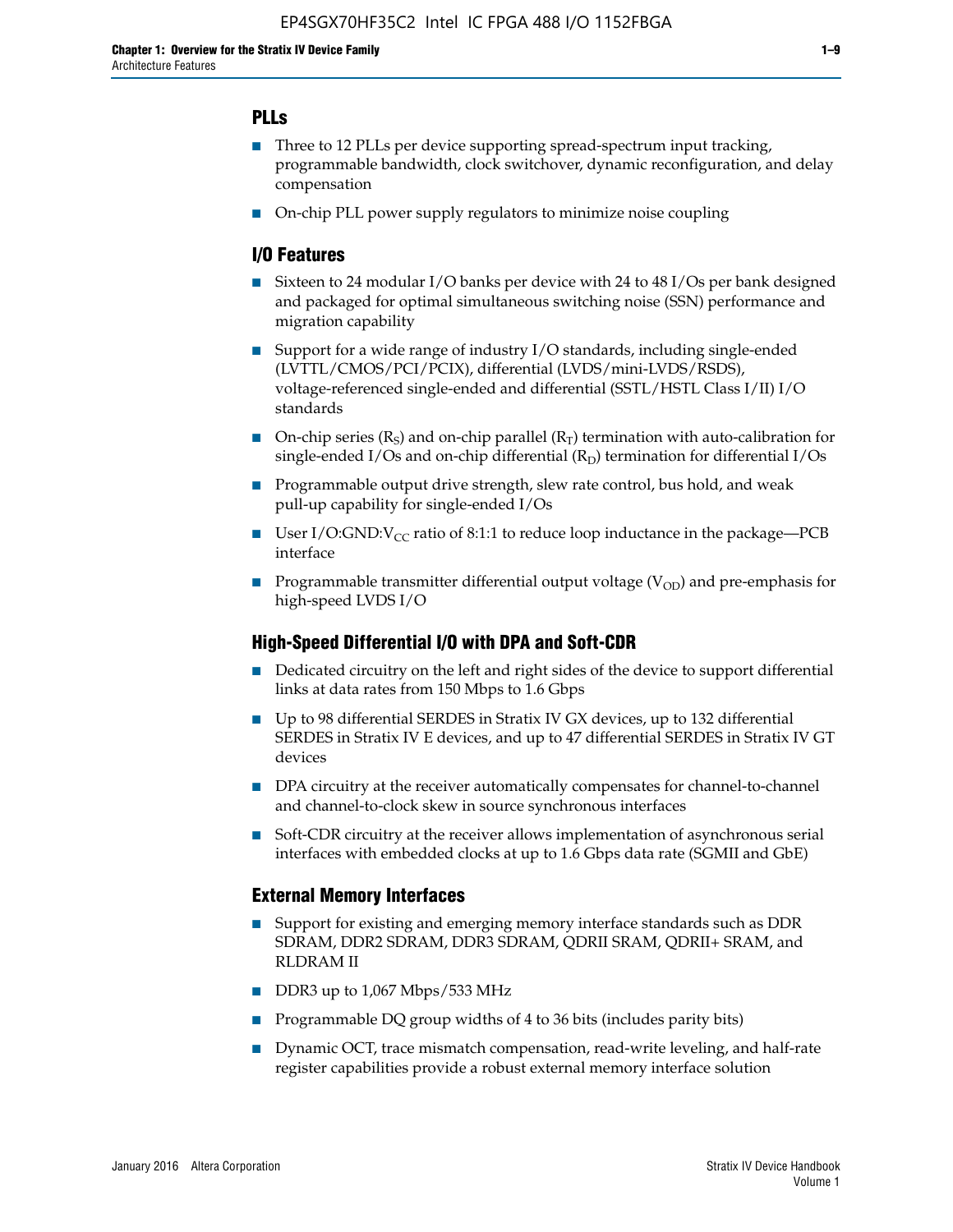## **System Integration**

- All Stratix IV devices support hot socketing
- Four configuration modes:
	- Passive Serial (PS)
	- Fast Passive Parallel (FPP)
	- Fast Active Serial (FAS)
	- JTAG configuration
- Ability to perform remote system upgrades
- 256-bit advanced encryption standard (AES) encryption of configuration bits protects your design against copying, reverse engineering, and tampering
- Built-in soft error detection for configuration RAM cells
- For more information about how to connect the PLL, external memory interfaces,  $I/O$ , high-speed differential I/O, power, and the JTAG pins to PCB, refer to the *[Stratix IV GX and Stratix IV E Device Family Pin Connection Guidelines](http://www.altera.com/literature/dp/stratix4/PCG-01005.pdf)* and the *[Stratix IV GT Device Family Pin Connection Guidelines](http://www.altera.com/literature/dp/stratix4/PCG-01006.pdf)*.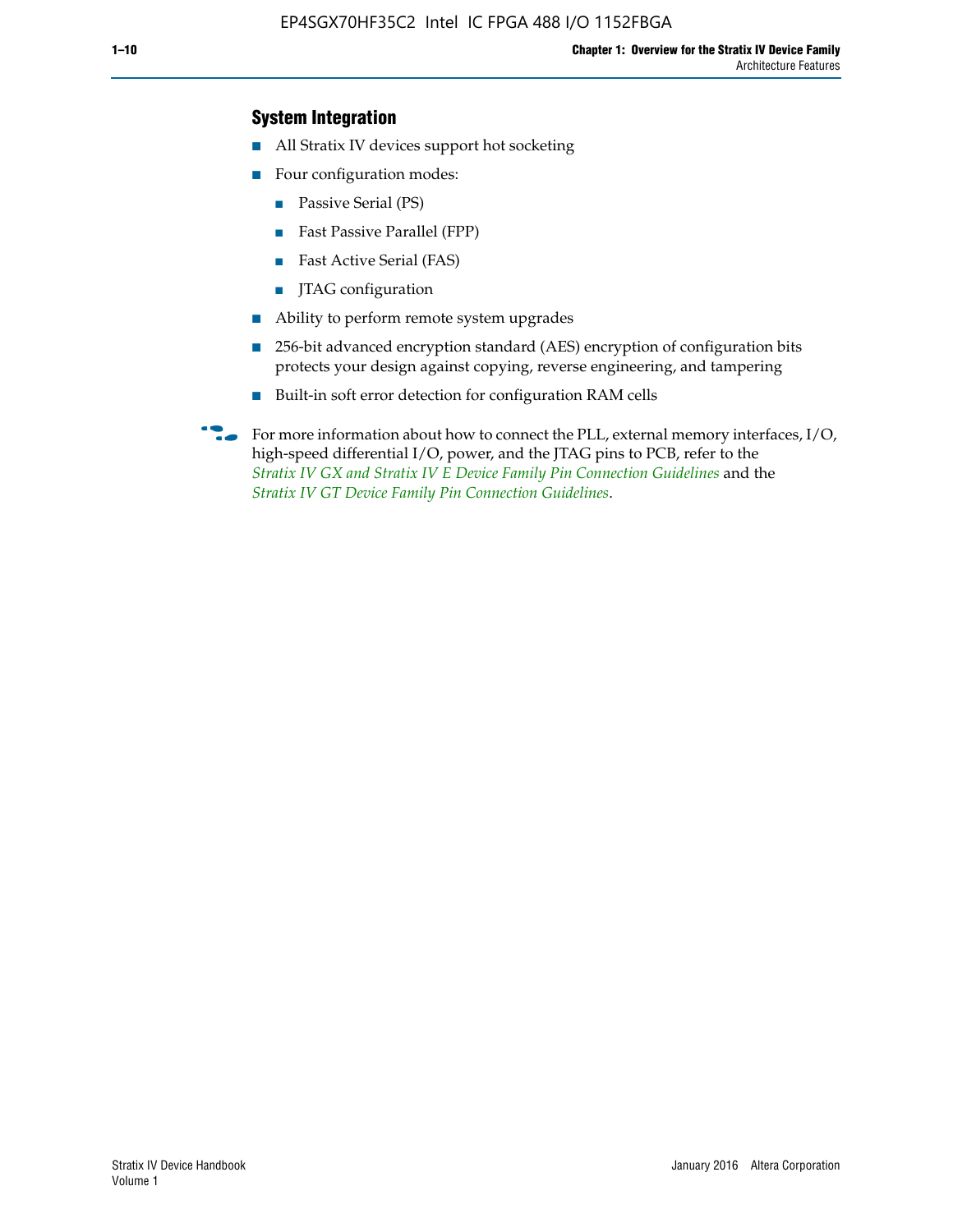#### Table 1–1 lists the Stratix IV GX device features.

## **Table 1–1. Stratix IV GX Device Features (Part 1 of 2)**

| <b>Feature</b>                                                 | EP4SGX70                 |                |                                  | <b>EP4SGX110</b>  |                          |                                | <b>EP4SGX180</b>               |                |       |              | <b>EP4SGX230</b>         |                |       |                                 |                | <b>EP4SGX290</b> |       |       |                |                                 |                   | <b>EP4SGX360</b> |         |       |       |         | <b>EP4SGX530</b> |
|----------------------------------------------------------------|--------------------------|----------------|----------------------------------|-------------------|--------------------------|--------------------------------|--------------------------------|----------------|-------|--------------|--------------------------|----------------|-------|---------------------------------|----------------|------------------|-------|-------|----------------|---------------------------------|-------------------|------------------|---------|-------|-------|---------|------------------|
| <b>Package</b><br><b>Option</b>                                | F780                     | F1152          | F780                             | F1152             |                          | F780                           | F1152                          |                | F1517 | F780         | F1152                    |                | F1517 | F780                            | F1152          |                  | F1517 | F1760 | F1932          | F780                            | F1152             |                  | F1517   | F1760 | F1932 | F1760   | F1932            |
| <b>ALMs</b>                                                    | 29,040                   |                |                                  | 42,240            |                          |                                | 70,300                         |                |       |              | 91,200                   |                |       |                                 |                | 116,480          |       |       |                |                                 |                   |                  | 141,440 |       |       | 212,480 |                  |
| LEs                                                            | 72,600                   |                |                                  | 105,600           |                          |                                | 175,750                        |                |       |              | 228,000                  |                |       |                                 |                | 291,200          |       |       |                |                                 |                   |                  | 353,600 |       |       |         | 531,200          |
| 0.6 Gbps-<br>8.5 Gbps<br>Transceivers<br>$(PMA + PCs)$<br>(1)  | $\overline{\phantom{0}}$ | 16             | $\hspace{0.05cm}$                | $\hspace{0.05cm}$ | 16                       | $\qquad \qquad \longleftarrow$ | $\hspace{0.05cm}$              | 16             | 24    |              | $\overline{\phantom{a}}$ | 16             | 24    | —                               |                | 16               | 24    | 24    | 32             | $\overline{\phantom{0}}$        | $\hspace{0.05cm}$ | 16               | 24      | 24    | 32    | 24      | 32               |
| 0.6 Gbps-<br>6.5 Gbps<br>Transceivers<br>$(PMA + PCs)$<br>(1)  | 8                        |                | 8                                | 16                | $\overline{\phantom{0}}$ | 8                              | 16                             | ÷              |       | 8            | 16                       | —              |       | 16                              | 16             |                  |       |       |                | 16                              | 16                |                  |         |       |       |         |                  |
| PMA-only<br>CMU<br>Channels<br>$(0.6$ Gbps-<br>6.5 Gbps)       | $\overline{\phantom{0}}$ | 8              | $\overbrace{\phantom{12322111}}$ |                   | 8                        | $\qquad \qquad \longleftarrow$ | $\qquad \qquad \longleftarrow$ | 8              | 12    |              |                          | 8              | 12    | $\hspace{0.1mm}-\hspace{0.1mm}$ |                | 8                | 12    | 12    | 16             | $\overline{\phantom{0}}$        | $\hspace{0.05cm}$ | 8                | 12      | 12    | 16    | 12      | 16               |
| <b>PCI Express</b><br>hard IP<br><b>Blocks</b>                 | $\mathbf{1}$             | $\overline{2}$ | $\mathbf 1$                      | $\overline{2}$    |                          | $\mathbf{1}$                   |                                | $\overline{2}$ |       | $\mathbf{1}$ |                          | $\overline{c}$ |       |                                 |                | $\overline{c}$   |       |       | $\overline{4}$ |                                 |                   | $\overline{2}$   |         |       | 4     |         | 4                |
| High-Speed<br><b>LVDS</b><br>SERDES (up<br>to 1.6 Gbps)<br>(4) | 28                       | 56             | 28                               | 28                | 56                       | 28                             | 44                             |                | 88    | 28           | 44                       |                | 88    | —                               | 44             |                  | 88    | 88    | 98             | $\hspace{0.1mm}-\hspace{0.1mm}$ | 44                |                  | 88      | 88    | 98    | 88      | 98               |
| SPI-4.2 Links                                                  | $\mathbf{1}$             |                |                                  | 1                 |                          | $\mathbf{1}$                   | $\overline{c}$                 |                | 4     | 1            | $\overline{c}$           |                | 4     | —                               | $\overline{2}$ |                  |       | 4     |                | $\overline{\phantom{0}}$        | $\overline{2}$    |                  |         | 4     |       |         | 4                |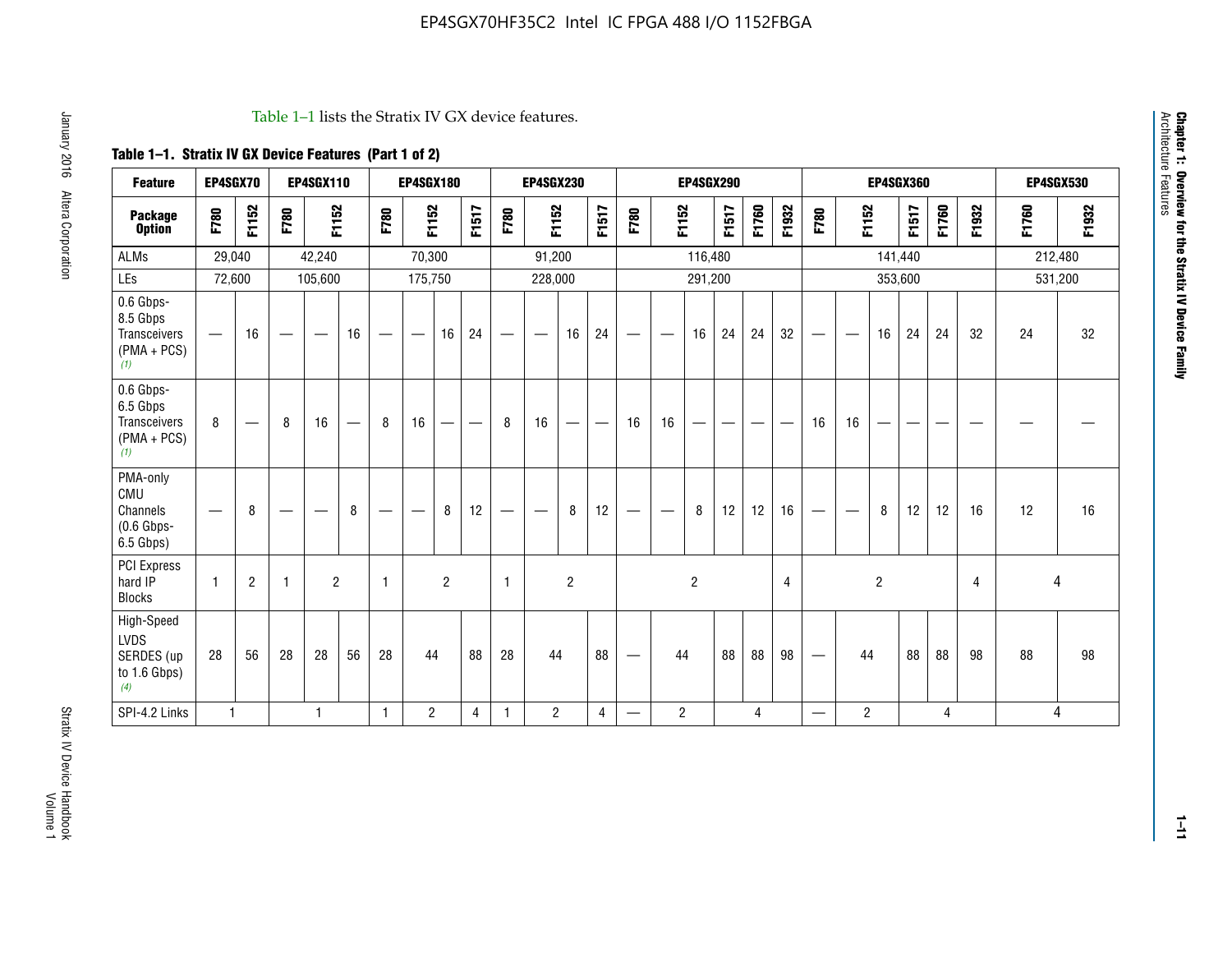**Table 1–1. Stratix IV GX Device Features (Part 2 of 2)**

| <b>Feature</b>                                       | EP4SGX70                |                        |                             | <b>EP4SGX110</b>            |                      |                             | <b>EP4SGX180</b>          |                      |                        |                             | <b>EP4SGX230</b>            |                      |                        |                             |                             | <b>EP4SGX290</b>       |                      |                        |                      |                             |                             |                        | <b>EP4SGX360</b>       |                        |                        | <b>EP4SGX530</b>  |                   |
|------------------------------------------------------|-------------------------|------------------------|-----------------------------|-----------------------------|----------------------|-----------------------------|---------------------------|----------------------|------------------------|-----------------------------|-----------------------------|----------------------|------------------------|-----------------------------|-----------------------------|------------------------|----------------------|------------------------|----------------------|-----------------------------|-----------------------------|------------------------|------------------------|------------------------|------------------------|-------------------|-------------------|
| <b>Package</b><br><b>Option</b>                      | F780                    | F1152                  | F780                        | F1152                       |                      | F780                        | F1152                     |                      | F1517                  | F780                        | F1152                       |                      | F1517                  | F780                        | F1152                       |                        | F1517                | F1760                  | F1932                | F780                        | F1152                       |                        | F1517                  | F1760                  | F1932                  | F1760             | F1932             |
| M9K Blocks<br>(256x)<br>36 bits)                     | 462                     |                        |                             | 660                         |                      |                             | 950                       |                      |                        |                             | 1,235                       |                      |                        |                             |                             | 936                    |                      |                        |                      |                             |                             | 1,248                  |                        |                        |                        | 1,280             |                   |
| M144K<br>Blocks<br>(2048 x<br>72 bits)               | 16                      |                        |                             | 16                          |                      |                             | 20                        |                      |                        |                             | 22                          |                      |                        |                             |                             | 36                     |                      |                        |                      |                             |                             | 48                     |                        |                        |                        | 64                |                   |
| <b>Total Memory</b><br>(MLAB+M9K<br>+M144K) Kb       | 7,370                   |                        |                             | 9,564                       |                      |                             | 13,627                    |                      |                        |                             | 17,133                      |                      |                        |                             |                             | 17,248                 |                      |                        |                      |                             |                             | 22,564                 |                        |                        |                        | 27,376            |                   |
| Embedded<br><b>Multipliers</b><br>$18 \times 18$ (2) | 384                     |                        |                             | 512                         |                      |                             | 920                       |                      |                        |                             | 1,288                       |                      |                        |                             |                             | 832                    |                      |                        |                      |                             |                             | 1,040                  |                        |                        | 1,02<br>4              | 1,024             |                   |
| PLLs                                                 | 3                       | 4                      | 3                           | 4                           |                      | 3                           | 6                         |                      | 8                      | 3                           | 6                           |                      | 8                      | $\overline{4}$              | 6                           |                        | 8                    | 12                     | 12                   | 4                           | 6                           |                        | 8                      | 12                     | 12                     | 12                | 12                |
| User I/Os $(3)$                                      | 372                     | 488                    | 372                         | 372                         | 48<br>8              | 372                         | 56<br>4                   | 56<br>4              | 74<br>4                | 372                         | 564                         | 56<br>4              | 74<br>$\overline{4}$   | 289                         | 564                         | 56<br>4                | 74<br>4              | 88<br>0                | 92<br>$\mathbf{0}$   | 289                         | 564                         | 56<br>4                | 74<br>4                | 88<br>0                | 920                    | 880               | 920               |
| Speed Grade<br>(fastest to<br>slowest) (5)           | $-2x,$<br>$-3,$<br>$-4$ | $-2,$<br>$-3,$<br>$-4$ | $-2\times$<br>$-3,$<br>$-4$ | $-2\times$<br>$-3,$<br>$-4$ | $-2,$<br>-3,<br>$-4$ | $-2\times$<br>$-3,$<br>$-4$ | $-2$<br>×,<br>$-3,$<br>-4 | $-2$<br>$-3$<br>$-4$ | $-2,$<br>$-3,$<br>$-4$ | $-2\times$<br>$-3,$<br>$-4$ | $-2\times$<br>$-3,$<br>$-4$ | $-2,$<br>-3,<br>$-4$ | $-2,$<br>$-3,$<br>$-4$ | $-2\times$<br>$-3,$<br>$-4$ | $-2\times$<br>$-3,$<br>$-4$ | $-2,$<br>$-3,$<br>$-4$ | $-2,$<br>-3,<br>$-4$ | $-2,$<br>$-3,$<br>$-4$ | $-2,$<br>-3,<br>$-4$ | $-2\times$<br>$-3,$<br>$-4$ | $-2\times$<br>$-3,$<br>$-4$ | $-2,$<br>$-3,$<br>$-4$ | $-2,$<br>$-3,$<br>$-4$ | $-2,$<br>$-3,$<br>$-4$ | $-2,$<br>$-3,$<br>$-4$ | $-2, -3,$<br>$-4$ | $-2, -3,$<br>$-4$ |

#### **Notes to Table 1–1:**

(1) The total number of transceivers is divided equally between the left and right side of each device, except for the devices in the F780 package. These devices have eight transceiver channels located only on the right side of the device.

- (2) Four multiplier adder mode.
- (3) The user I/Os count from pin-out files includes all general purpose I/O, dedicated clock pins, and dual purpose configuration pins. Transceiver pins and dedicated configuration pins are not included in the pin count.
- (4) Total pairs of high-speed LVDS SERDES take the lowest channel count of  $R_X/T_X$ .
- (5) The difference between the Stratix IV GX devices in the –2 and –2x speed grades is the number of available transceiver channels. The –2 device allows you to use the transceiver CMU blocks as transceiver channels. The –2x device does NOT allow you to use the CMU blocks as transceiver channels. In addition to the reduction of available transceiver channels in the Stratix IV GX –2x device, the data rates in the –2x device are limited to 6.5 Gbps.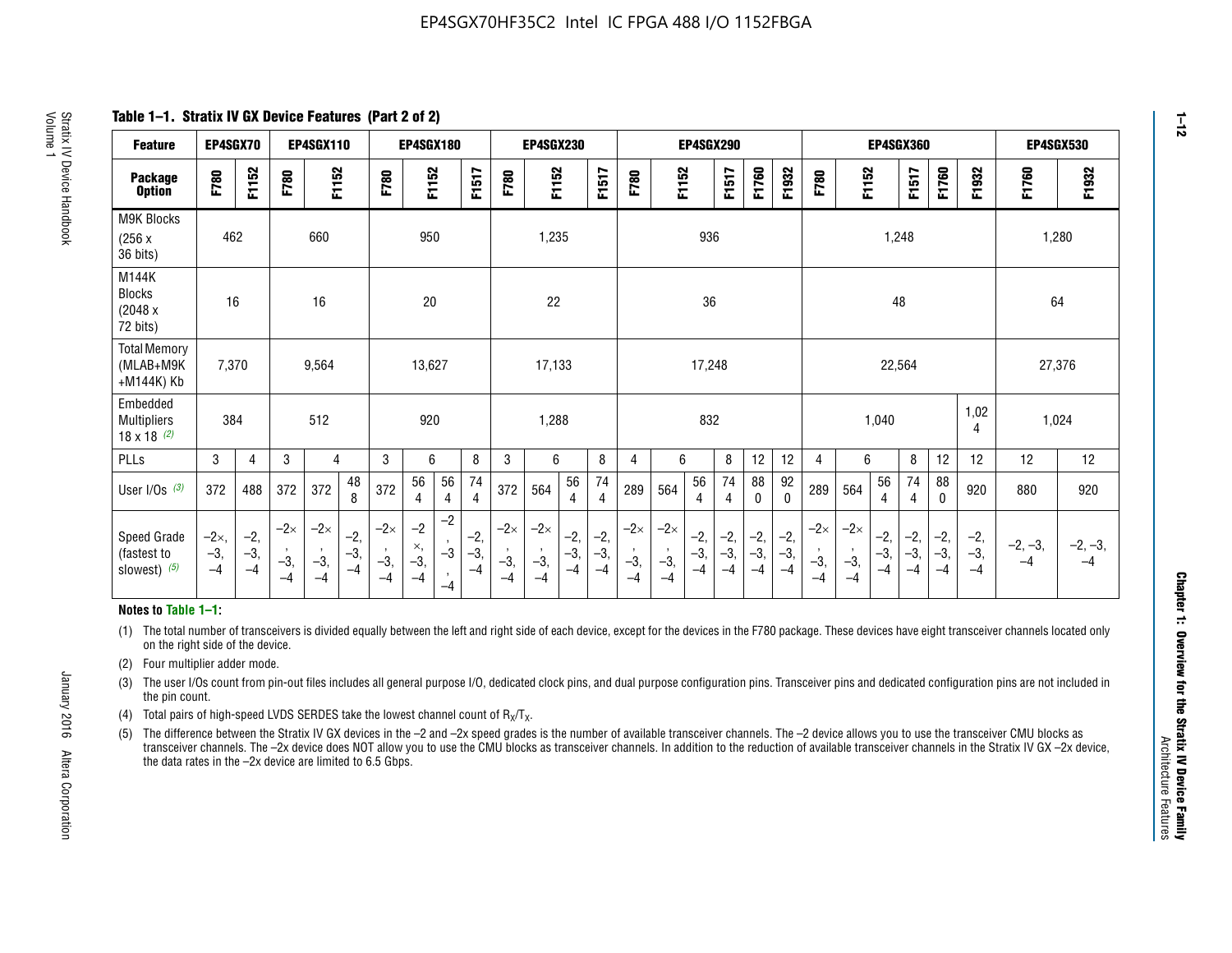Table 1–2 lists the Stratix IV GX device package options.

#### **Table 1–2. Stratix IV GX Device Package Options** *(1)***,** *(2)*

| <b>Device</b> |                  | <b>F780</b><br>(29 mm x 29 mm) $(6)$ | F1152<br>$(35 \, \text{mm} \times 35 \, \text{mm})$<br>(6) |             | <b>F1152</b><br>$(35 \text{ mm} \times 35 \text{ mm})$ $(5)$ , $(7)$ | F1517<br>(40 mm x 40 mm)<br>$(5)$ $(7)$ | <b>F1760</b><br>$(42.5 \text{ mm} \times 42.5 \text{ mm})$<br>Ø | F1932<br>$(45 \, \text{mm} \times 45 \, \text{mm})$<br>(7) |
|---------------|------------------|--------------------------------------|------------------------------------------------------------|-------------|----------------------------------------------------------------------|-----------------------------------------|-----------------------------------------------------------------|------------------------------------------------------------|
| EP4SGX70      | <b>DF29</b>      |                                      |                                                            | <b>HF35</b> |                                                                      |                                         |                                                                 |                                                            |
| EP4SGX110     | <b>DF29</b>      |                                      | FF35                                                       | <b>HF35</b> |                                                                      |                                         |                                                                 |                                                            |
| EP4SGX180     | DF <sub>29</sub> |                                      | FF35                                                       |             | <b>HF35</b>                                                          | KF40                                    |                                                                 |                                                            |
| EP4SGX230     | DF <sub>29</sub> |                                      | FF35                                                       |             | <b>HF35</b>                                                          | KF40                                    |                                                                 |                                                            |
| EP4SGX290     |                  | FH29 $(3)$                           | FF35                                                       |             | <b>HF35</b>                                                          | KF40                                    | KF43                                                            | <b>NF45</b>                                                |
| EP4SGX360     |                  | FH29 (3)                             | FF35                                                       |             | <b>HF35</b>                                                          | KF40                                    | KF43                                                            | <b>NF45</b>                                                |
| EP4SGX530     |                  |                                      |                                                            |             | HH35 (4)                                                             | KH40 (4)                                | KF43                                                            | <b>NF45</b>                                                |

#### **Notes to Table 1–2:**

(1) Device packages in the same column and marked under the same arrow sign have vertical migration capability.

(2) Use the Pin Migration Viewer in the Pin Planner to verify the pin migration compatibility when migrating devices. For more information, refer to *[I/O Management](http://www.altera.com/literature/hb/qts/qts_qii52013.pdf)* in the *Quartus II Handbook, Volume 2*.

(3) The 780-pin EP4SGX290 and EP4SGX360 devices are available only in 33 mm x 33 mm Hybrid flip chip package.

(4) The 1152-pin and 1517-pin EP4SGX530 devices are available only in 42.5 mm x 42.5 mm Hybrid flip chip packages.

(5) When migrating between hybrid and flip chip packages, there is an additional keep-out area. For more information, refer to the *[Package Information Datasheet for Altera Devices](http://www.altera.com/literature/ds/dspkg.pdf)*.

(6) Devices listed in this column are available in –2x, –3, and –4 speed grades. These devices do not have on-package decoupling capacitors.

(7) Devices listed in this column are available in –2, –3, and –4 speed grades. These devices have on-package decoupling capacitors. For more information about on-package decoupling capacitor value in each device, refer to Table 1–3.

 $\mathbb{L}$ s On-package decoupling reduces the need for on-board or PCB decoupling capacitors by satisfying the transient current requirements at higher frequencies. The *[Power Delivery Network](http://www.altera.com/literature/ug/pdn_tool_stxiv.zip)* design tool for Stratix IV devices accounts for the on-package decoupling and reflects the reduced requirements for PCB decoupling capacitors.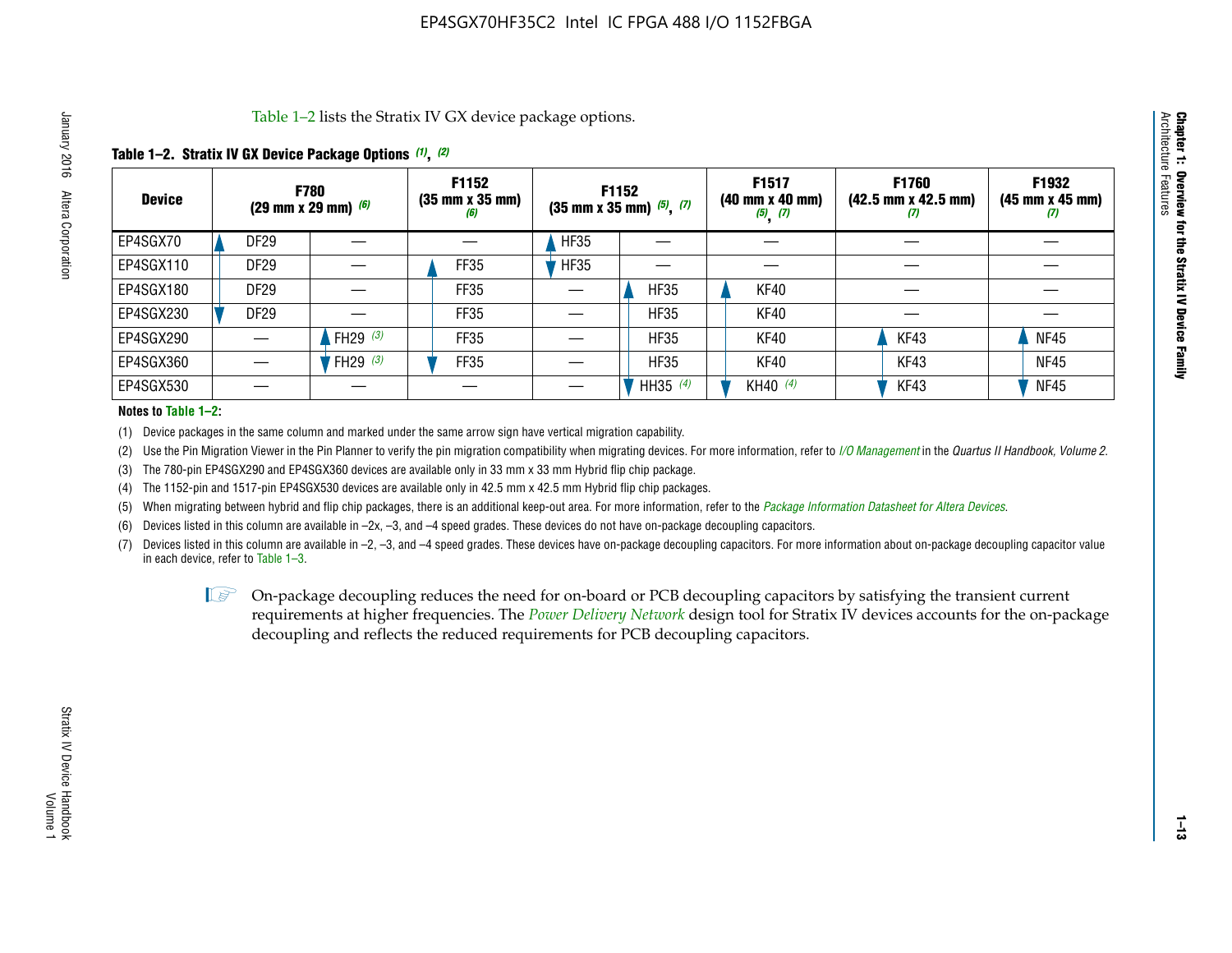|  |  | Table 1-3. Stratix IV GX Device On-Package Decoupling Information (1) |  |  |
|--|--|-----------------------------------------------------------------------|--|--|
|--|--|-----------------------------------------------------------------------|--|--|

| <b>Ordering Information</b> |                            | <b>V<sub>cc</sub></b>               | V <sub>ccio</sub>    | V <sub>CCL GXB</sub>         | V <sub>CCA_L/R</sub> | V <sub>CCT</sub> and V <sub>CCR</sub> (Shared)   |
|-----------------------------|----------------------------|-------------------------------------|----------------------|------------------------------|----------------------|--------------------------------------------------|
| EP4SGX70                    | <b>HF35</b>                | $2\times1$ uF + $2\times470$ nF     | 10nF per bank $(2)$  | 100nF per transceiver block  | 100 <sub>n</sub> F   | $1 \times 470$ nF + $1 \times 47$ nF per side    |
| EP4SGX110                   | <b>HF35</b>                | $2\times1$ uF + $2\times470$ nF     | 10nF per bank $(2)$  | 100nF per transceiver block  | 100 <sub>n</sub> F   | $1\times470$ nF + $1\times47$ nF per side        |
| EP4SGX180                   | <b>HF35</b><br>KF40        | $2\times1$ uF + $2\times470$ nF     | 10nF per bank $(2)$  | 100nF per transceiver block  | 100 <sub>n</sub> F   | $1 \times 470$ nF + $1 \times 47$ nF per side    |
| EP4SGX230                   | <b>HF35</b><br>KF40        | $2 \times 1$ uF + $2 \times 470$ nF | 10 nF per bank $(2)$ | 100 nF per transceiver block | 100 nF               | $1 \times 470$ nF + $1 \times 47$ nF<br>per side |
|                             | <b>HF35</b><br><b>KF40</b> |                                     |                      |                              |                      | $1 \times 470$ nF + $1 \times 47$ nF             |
| EP4SGX290                   | KF43<br><b>NF45</b>        | $4 \times 1$ uF + $4 \times 470$ nF | 10 nF per bank $(2)$ | 100 nF per transceiver block | 100nF                | per side                                         |
|                             | <b>HF35</b><br>KF40        |                                     |                      |                              |                      | $1 \times 470$ nF + $1 \times 47$ nF             |
| EP4SGX360                   | KF43<br><b>NF45</b>        | $4 \times 1$ uF + $4 \times 470$ nF | 10 nF per bank $(2)$ | 100 nF per transceiver block | 100 nF               | per side                                         |
|                             | <b>HH35</b>                |                                     |                      |                              |                      |                                                  |
| EP4SGX530                   | <b>KH40</b><br>KF43        | $4 \times 1$ uF + $4 \times 470$ nF | 10 nF per bank $(2)$ | 100 nF per transceiver block | 100 nF               | $1 \times 470$ nF + $1 \times 47$ nF<br>per side |
| <b>NF45</b>                 |                            |                                     |                      |                              |                      |                                                  |

**Notes to Table 1–3:**

(1) Table 1-3 refers to production devices on-package decoupling. For more information about decoupling design of engineering sample (ES) devices, contact [Altera Technical Support](http://mysupport.altera.com/eservice/login.asp).

(2) For I/O banks  $3(*)$ ,  $4(*)$ ,  $7(*)$ , and  $8(*)$  only. There is no OPD for I/O bank  $1(*)$ ,  $2(*)$ ,  $5(*)$ , and  $6(*)$ .

**1–14**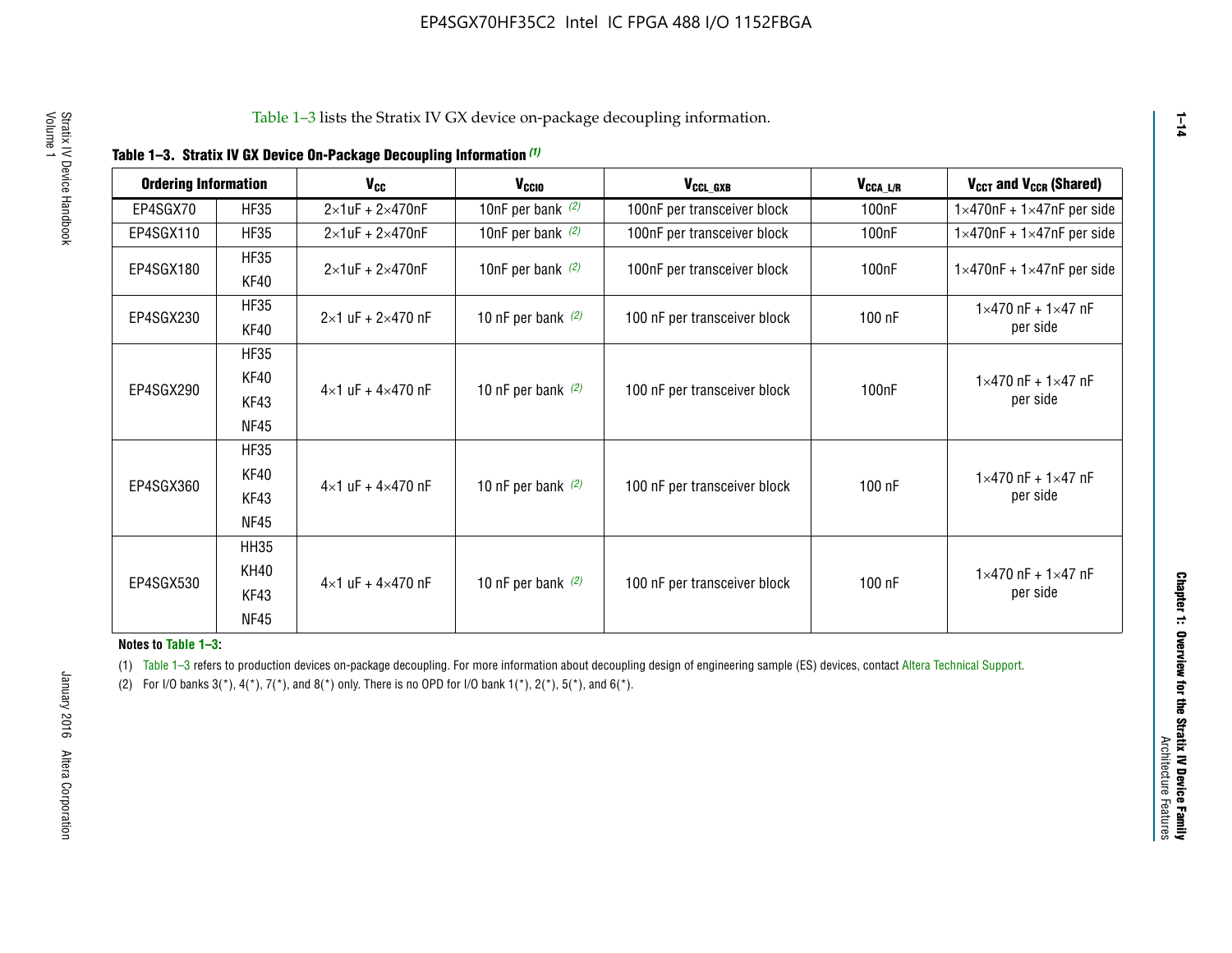#### Table 1–4 lists the Stratix IV E device features.

#### **Table 1–4. Stratix IV E Device Features**

| <b>Feature</b>                                      | <b>EP4SE230</b> |     | <b>EP4SE360</b>                        |              | <b>EP4SE530</b> |              |          | <b>EP4SE820</b> |            |
|-----------------------------------------------------|-----------------|-----|----------------------------------------|--------------|-----------------|--------------|----------|-----------------|------------|
| Package Pin Count                                   | 780             | 780 | 1152                                   | 1152         | 1517            | 1760         | 1152     | 1517            | 1760       |
| ALMs                                                | 91,200          |     | 141,440                                |              | 212,480         |              |          | 325,220         |            |
| LEs                                                 | 228,000         |     | 353,600                                |              | 531,200         |              |          | 813,050         |            |
| High-Speed LVDS<br>SERDES (up to<br>1.6 Gbps) $(1)$ | 56              | 56  | 88                                     | 88           | 112             | 112          | 88       | 112             | 132        |
| SPI-4.2 Links                                       | 3               | 3   | 4                                      | 4            |                 | 6            | 4        | 6               | 6          |
| <b>M9K Blocks</b><br>(256 x 36 bits)                | 1,235           |     | 1,248                                  |              | 1,280           |              |          | 1610            |            |
| M144K Blocks<br>(2048 x 72 bits)                    | 22              |     | 48                                     |              | 64              |              |          | 60              |            |
| <b>Total Memory</b><br>$(MLAB+M9K+$<br>M144K) Kb    | 17,133          |     | 22,564                                 |              | 27,376          |              |          | 33,294          |            |
| <b>Embedded Multipliers</b><br>$(18 \times 18)$ (2) | 1,288           |     | 1,040                                  |              | 1,024           |              |          | 960             |            |
| PLLs                                                | 4               | 4   | 8                                      | 8            | 12              | 12           | 8        | 12              | 12         |
| User I/Os $(3)$                                     | 488             | 488 | 744                                    | 744          | 976             | 976          | 744(4)   | 976 (4)         | 1120 $(4)$ |
| Speed Grade<br>(fastest to slowest)                 |                 |     | $-2, -3, -4$ $-2, -3, -4$ $-2, -3, -4$ | $-2, -3, -4$ | $-2, -3, -4$    | $-2, -3, -4$ | $-3, -4$ | $-3, -4$        | $-3, -4$   |

#### **Notes to Table 1–4:**

(1) The user I/O count from the pin-out files include all general purpose I/Os, dedicated clock pins, and dual purpose configuration pins. Transceiver pins and dedicated configuration pins are not included in the pin count.

(2) Four multiplier adder mode.

(3) Total pairs of high-speed LVDS SERDES take the lowest channel count of  $R_X/T_X$ .

(4) This data is preliminary.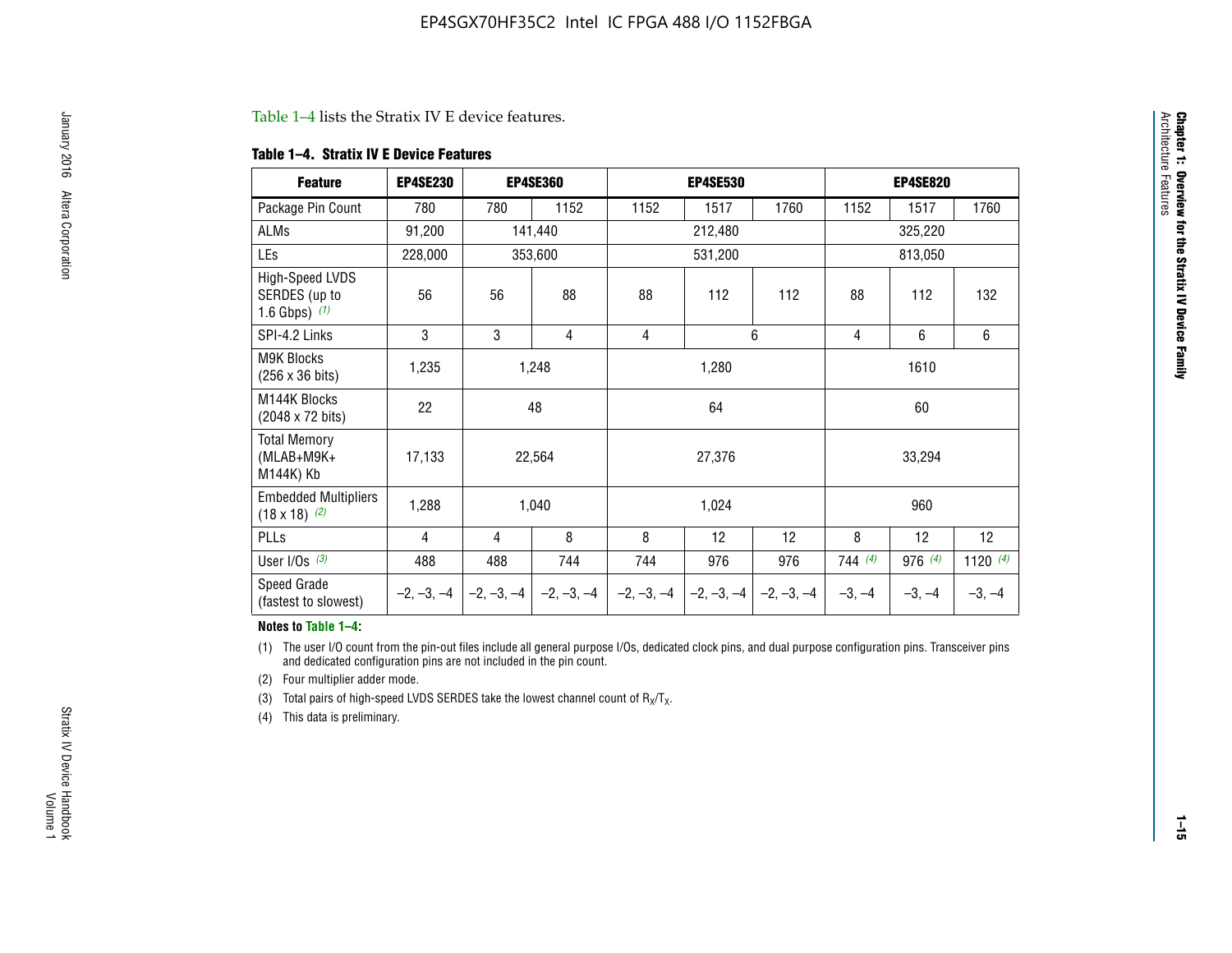Table 1–5 summarizes the Stratix IV E device package options.

| <b>Device</b> | <b>F780</b><br>$(29 \text{ mm} \times 29 \text{ mm})$ $(5)$ , $(6)$ | F1152<br>$(35 \text{ mm} \times 35 \text{ mm})$ $(5)$ , $(7)$ | F <sub>1517</sub><br>$(40 \text{ mm} \times 40 \text{ mm})$ (7) | <b>F1760</b><br>$(42.5$ mm x 42.5 mm) $(7)$ |  |  |
|---------------|---------------------------------------------------------------------|---------------------------------------------------------------|-----------------------------------------------------------------|---------------------------------------------|--|--|
| EP4SE230      | F29                                                                 |                                                               |                                                                 |                                             |  |  |
| EP4SE360      | H <sub>29</sub> $(3)$                                               | F35                                                           |                                                                 |                                             |  |  |
| EP4SE530      |                                                                     | H35 $(4)$                                                     | H40 $(4)$                                                       | F43                                         |  |  |
| EP4SE820      |                                                                     | H35 $(4)$                                                     | H40 $(4)$                                                       | F43                                         |  |  |

**Table 1–5. Stratix IV E Device Package Options** *(1)***,** *(2)*

#### **Notes to Table 1–5:**

(1) Device packages in the same column and marked under the same arrow sign have vertical migration capability.

(2) Use the Pin Migration Viewer in the Pin Planner to verify the pin migration compatibility when migrating devices. For more information, refer to *[I/O Management](http://www.altera.com/literature/hb/qts/qts_qii52013.pdf)* in the *Quartus II Handbook, Volume 2*.

(3) The 780-pin EP4SE360 device is available only in the 33 mm x 33 mm Hybrid flip chip package.

(4) The 1152-pin and 1517-pin for EP4SE530 and EP4SE820 devices are available only in the 42.5 mm x 42.5 mm Hybrid flip chip package.

(5) When migrating between hybrid and flip chip packages, there is an additional keep-out area. For more information, refer to the *[Package](http://www.altera.com/literature/ds/dspkg.pdf)  [Information Datasheet for Altera Devices](http://www.altera.com/literature/ds/dspkg.pdf)*.

(6) Devices listed in this column do not have on-package decoupling capacitors.

(7) Devices listed in this column have on-package decoupling capacitors. For more information about on-package decoupling capacitor value for each device, refer to Table 1–6.

Table 1–6 lists the Stratix IV E on-package decoupling information.

| Table 1–6. Stratix IV E Device On-Package Decoupling Information (1) |  |  |  |  |  |
|----------------------------------------------------------------------|--|--|--|--|--|
|----------------------------------------------------------------------|--|--|--|--|--|

|          | <b>Ordering Information</b> | <b>V<sub>cc</sub></b>               | <b>V<sub>CCIO</sub></b> |
|----------|-----------------------------|-------------------------------------|-------------------------|
| EP4SE360 | F35                         | $4 \times 1$ uF + $4 \times 470$ nF | 10 nF per bank          |
|          | H <sub>35</sub>             |                                     |                         |
| EP4SE530 | H40                         | $4 \times 1$ uF + $4 \times 470$ nF | 10 nF per bank          |
|          | F43                         |                                     |                         |
|          | H <sub>35</sub>             |                                     |                         |
| EP4SE820 | H40                         | $4 \times 1$ uF + $4 \times 470$ nF | 10 nF per bank          |
|          | F43                         |                                     |                         |

**Note to Table 1–6:**

(1) Table 1–6 refers to production devices on-package decoupling. For more information about decoupling design of engineering sample (ES) devices, contact [Altera Technical Support](http://mysupport.altera.com/eservice/login.asp).

Table 1–7 lists the Stratix IV GT device features.

| <b>Feature</b>                       | <b>EP4S40G2</b> | <b>EP4S40G5</b> | <b>EP4S100G2</b> | <b>EP4S100G3</b> | <b>EP4S100G4</b> |         | <b>EP4S100G5</b> |
|--------------------------------------|-----------------|-----------------|------------------|------------------|------------------|---------|------------------|
| Package Pin Count                    | 1517            | 1517            | 1517             | 1932             | 1932             | 1517    | 1932             |
| <b>ALMs</b>                          | 91,200          | 212,480         | 91,200           | 116,480          | 141,440          |         | 212.480          |
| LEs                                  | 228,000         | 531,200         | 228,000          | 291,200          | 353,600          | 531,200 |                  |
| <b>Total Transceiver</b><br>Channels | 36              | 36              | 36               | 48               | 48               | 36      | 48               |

**Table 1–7. Stratix IV GT Device Features (Part 1 of 2)**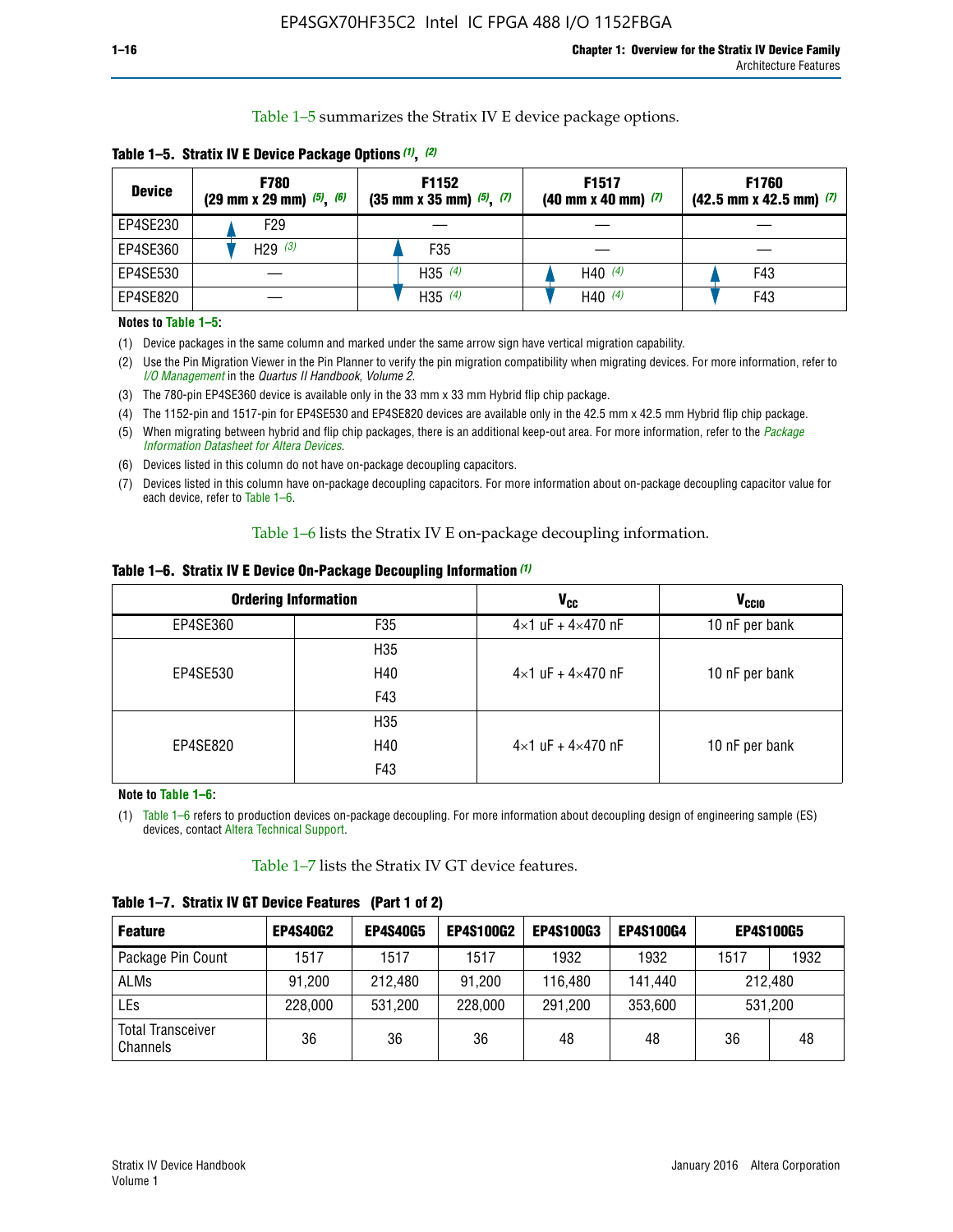#### **Table 1–7. Stratix IV GT Device Features (Part 2 of 2)**

| <b>Feature</b>                                                                 | <b>EP4S40G2</b> | <b>EP4S40G5</b> | <b>EP4S100G2</b> | <b>EP4S100G3</b> | <b>EP4S100G4</b> |                           | <b>EP4S100G5</b> |
|--------------------------------------------------------------------------------|-----------------|-----------------|------------------|------------------|------------------|---------------------------|------------------|
| 10G Transceiver<br><b>Channels</b><br>(600 Mbps - 11.3 Gbps<br>with PMA + PCS) | 12              | 12              | 24               | 24               | 24               | 24                        | 32               |
| 8G Transceiver<br>Channels<br>(600 Mbps - 8.5 Gbps<br>with PMA + PCS) $(1)$    | 12              | 12              | $\pmb{0}$        | 8                | 8                | $\mathbf 0$               | $\mathbf 0$      |
| PMA-only CMU<br><b>Channels</b><br>(600 Mbps- 6.5 Gbps)                        | 12              | 12              | 12               | 16               | 16               | 12                        | 16               |
| PCIe hard IP Blocks                                                            | $\overline{2}$  | $\overline{2}$  | $\overline{2}$   | $\overline{4}$   | $\overline{4}$   | $\overline{2}$            | $\overline{4}$   |
| <b>High-Speed LVDS</b><br><b>SERDES</b><br>(up to 1.6 Gbps) $(2)$              | 46              | 46              | 46               | 47               | 47               | 46                        | 47               |
| SP1-4.2 Links                                                                  | $\overline{2}$  | $\overline{2}$  | $\overline{2}$   | $\overline{2}$   | $\overline{2}$   | $\overline{2}$            | $2^{\circ}$      |
| <b>M9K Blocks</b><br>(256 x 36 bits)                                           | 1,235           | 1,280           | 1,235            | 936              | 1,248            |                           | 1,280            |
| M144K Blocks<br>(2048 x 72 bits)                                               | 22              | 64              | 22               | 36               | 48               |                           | 64               |
| Total Memory (MLAB +<br>M9K + M144K) Kb                                        | 17,133          | 27,376          | 17,133           | 17,248           | 22,564           |                           | 27,376           |
| <b>Embedded Multipliers</b><br>$18 \times 18^{(3)}$                            | 1,288           | 1,024           | 1,288            | 832              | 1,024            | 1,024                     |                  |
| PLLs                                                                           | 8               | 8               | 8                | 12               | 12               | 8                         | 12               |
| User I/Os $(4)$ , $(5)$                                                        | 654             | 654             | 654              | 781              | 781              | 654                       | 781              |
| Speed Grade<br>(fastest to slowest)                                            | $-1, -2, -3$    | $-1, -2, -3$    | $-1, -2, -3$     | $-1, -2, -3$     | $-1, -2, -3$     | $-1, -2, -3$ $-1, -2, -3$ |                  |

**Notes to Table 1–7:**

(1) You can configure all 10G transceiver channels as 8G transceiver channels. For example, the EP4S40G2F40 device has twenty-four 8G transceiver channels and the EP4S100G5F45 device has thirty-two 8G transceiver channels.

(2) Total pairs of high-speed LVDS SERDES take the lowest channel count of  $R_X/T_X$ .

(3) Four multiplier adder mode.

(4) The user I/O count from the pin-out files include all general purpose I/Os, dedicated clock pins, and dual purpose configuration pins. Transceiver pins and dedicated configuration pins are not included in the pin count.

(5) This data is preliminary.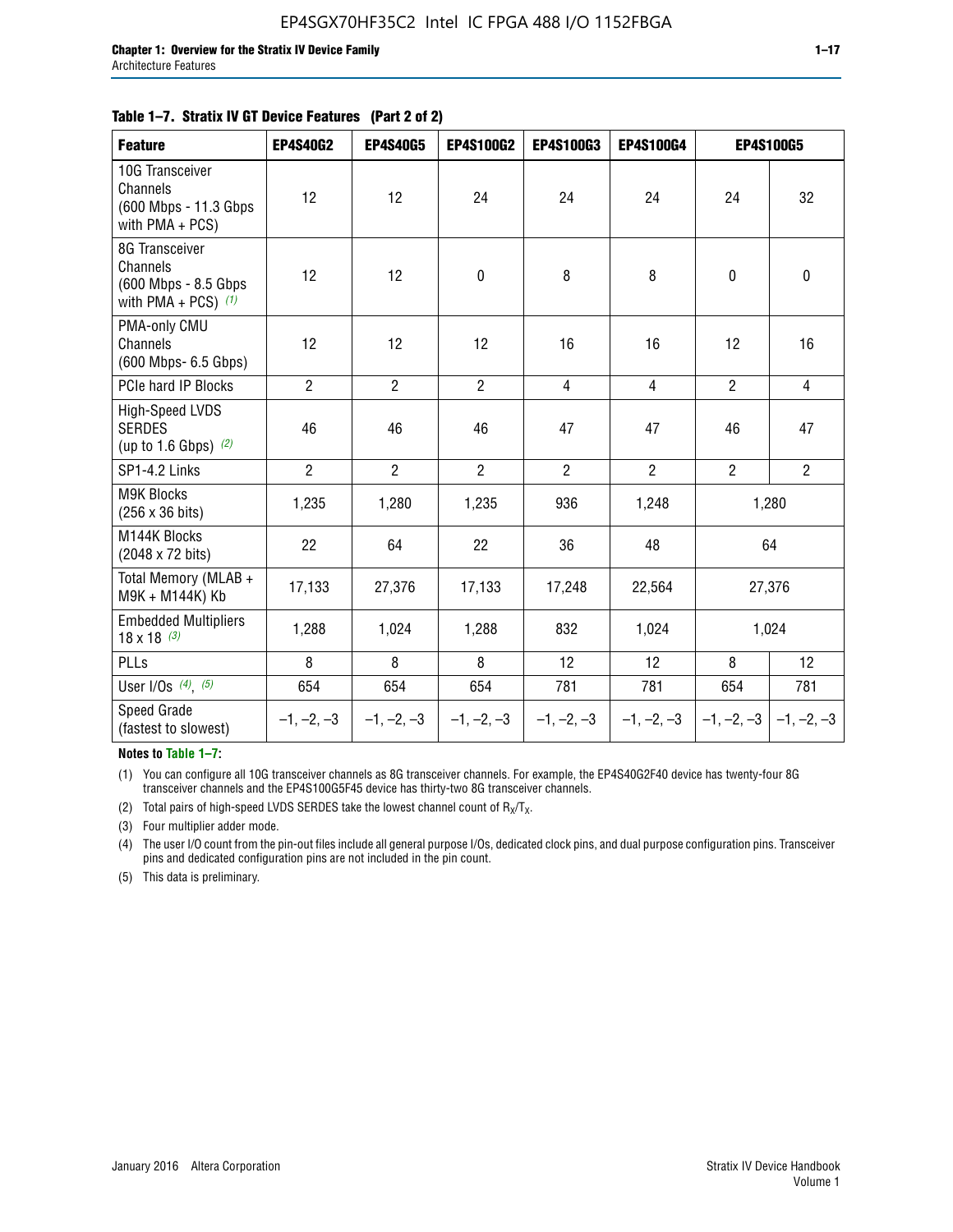Table 1–8 lists the resource counts for the Stratix IV GT devices.

| Table 1–8. Stratix IV GT Device Package Options (1), (2) |  |  |  |  |  |  |
|----------------------------------------------------------|--|--|--|--|--|--|
|----------------------------------------------------------|--|--|--|--|--|--|

| <b>Device</b>                      | <b>1517 Pin</b><br>$(40 \text{ mm} \times 40 \text{ mm})$ $(3)$ | <b>1932 Pin</b><br>(45 mm x 45 mm) |  |
|------------------------------------|-----------------------------------------------------------------|------------------------------------|--|
| <b>Stratix IV GT 40 G Devices</b>  |                                                                 |                                    |  |
| EP4S40G2                           | F40                                                             |                                    |  |
| EP4S40G5                           | H40 $(4)$ , $(5)$                                               |                                    |  |
| <b>Stratix IV GT 100 G Devices</b> |                                                                 |                                    |  |
| EP4S100G2                          | F40                                                             |                                    |  |
| EP4S100G3                          |                                                                 | F45                                |  |
| EP4S100G4                          |                                                                 | F45                                |  |
| EP4S100G5                          | $(4)$ $(5)$<br>H40                                              | F45                                |  |

#### **Notes to Table 1–8:**

(1) This table represents pin compatability; however, it does not include hard IP block placement compatability.

- (2) Devices under the same arrow sign have vertical migration capability.
- (3) When migrating between hybrid and flip chip packages, there is an additional keep-out area. For more information, refer to the *[Altera Device Package Information Data Sheet](http://www.altera.com/literature/ds/dspkg.pdf)*.
- (4) EP4S40G5 and EP4S100G5 devices with 1517 pin-count are only available in 42.5-mm x 42.5-mm Hybrid flip chip packages.
- (5) If you are using the hard IP block, migration is not possible.

Table 1–9 lists the Stratix IV GT on-package decoupling information.

**Table 1–9. Stratix IV GT Device On-Package Decoupling Information** *(1)*

| <b>Ordering</b><br><b>Information</b> | Vcc                                 | <b>V<sub>CCIO</sub></b> | V <sub>CCL GXB</sub>            | V <sub>CCA L/R</sub> | V <sub>CCT L/R</sub> | V <sub>CCR_L/R</sub> |
|---------------------------------------|-------------------------------------|-------------------------|---------------------------------|----------------------|----------------------|----------------------|
| EP4S40G2F40                           | $2 \times 1$ uF + $2 \times 470$ nF | 10 nF per bank $(2)$    | 100 nF per<br>transceiver block | $100$ nF             | $100$ nF             | $100$ nF             |
| EP4S100G2F40                          |                                     |                         |                                 |                      |                      |                      |
| EP4S100G3F45                          |                                     | 10 nF per bank $(2)$    | 100 nF per<br>transceiver block | $100$ nF             | $100$ nF             | $100$ nF             |
| EP4S100G4F45                          |                                     |                         |                                 |                      |                      |                      |
| EP4S40G5H40                           | $4\times1$ uF + $4\times470$ nF     |                         |                                 |                      |                      |                      |
| EP4S100G5H40                          |                                     |                         |                                 |                      |                      |                      |
| EP4S100G5F45                          |                                     |                         |                                 |                      |                      |                      |

**Notes to Table 1–9:**

(1) Table 1–9 refers to production devices on-package decoupling. For more information about decoupling design of engineering sample (ES) devices, contact [Altera Technical Support](http://mysupport.altera.com/eservice/login.asp).

(2) For I/O banks  $3(*)$ ,  $4(*)$ ,  $7(*)$ , and  $8(*)$  only. There is no OPD for I/O bank  $1(*)$ ,  $2(*)$ ,  $5(*)$ , and  $6(*)$ .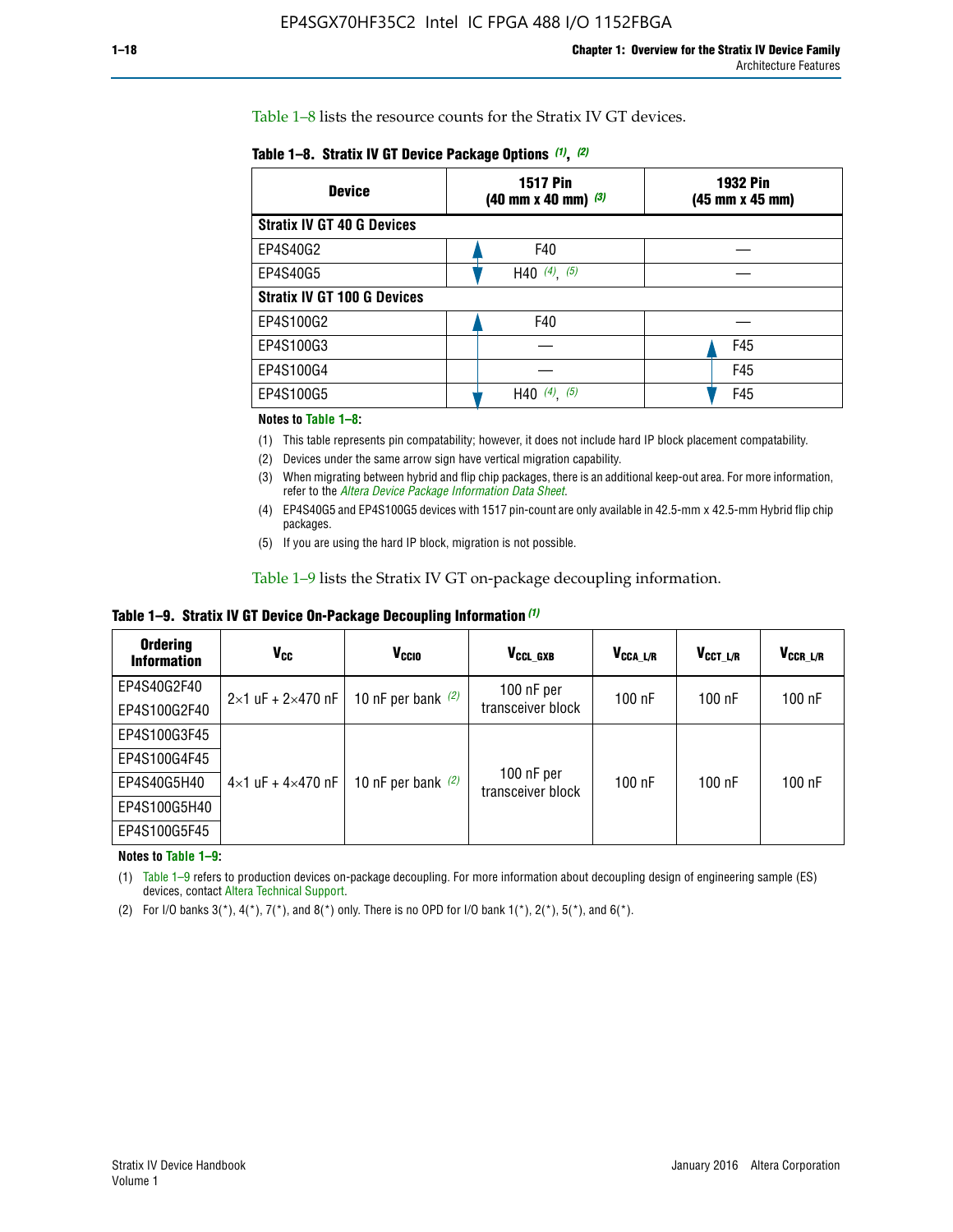# **Integrated Software Platform**

The Quartus II software provides an integrated environment for HDL and schematic design entry, compilation and logic synthesis, full simulation and advanced timing analysis, SignalTap II Logic Analyzer, and device configuration of Stratix IV designs. The Quartus II software provides the MegaWizard<sup> $M$ </sup> Plug-In Manager user interface to generate different functional blocks, such as memory, PLL, and digital signal processing logic. For transceivers, the Quartus II software provides the ALTGX MegaWizard Plug-In Manager interface that guides you through configuration of the transceiver based on your application requirements.

The Stratix IV GX and GT transceivers allow you to implement low-power and reliable high-speed serial interface applications with its fully reconfigurable hardware, optimal signal integrity, and integrated Quartus II software platform.

For more information about the QuarJanuary2016tus II software features, refer to the *[Quartus II Handbook](http://www.altera.com/literature/lit-qts.jsp)*.

# **Ordering Information**

This section describes the Stratix IV E, GT, and GX devices ordering information. Figure 1–4 shows the ordering codes for Stratix IV GX and E devices.



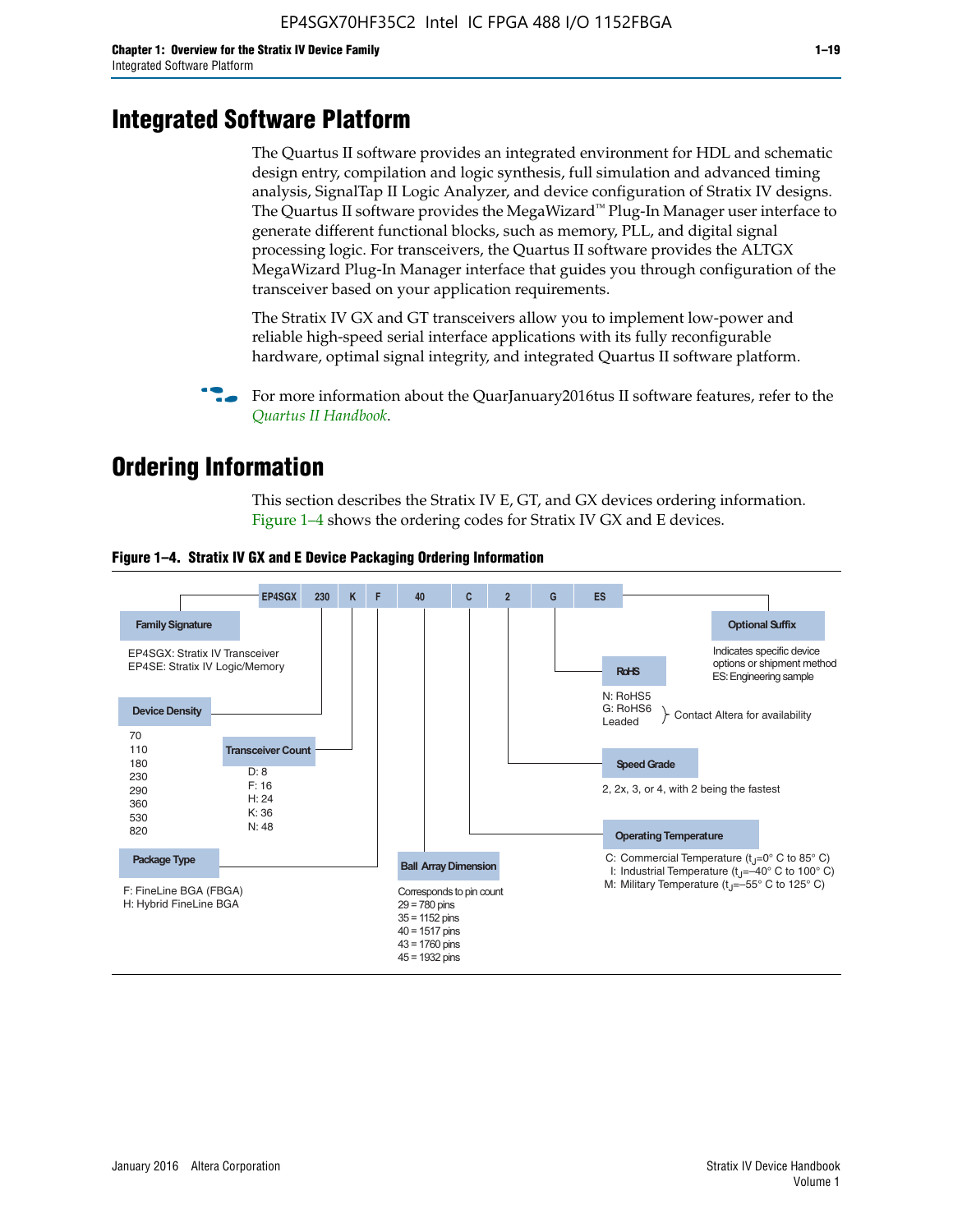Figure 1–5 shows the ordering codes for Stratix IV GT devices.





# **Document Revision History**

Table 1–10 lists the revision history for this chapter.

| Table 1–10. Document Revision History (Part 1 of 2) |  |  |  |  |  |
|-----------------------------------------------------|--|--|--|--|--|
|-----------------------------------------------------|--|--|--|--|--|

| <b>Date</b>       | <b>Version</b> | <b>Changes</b>                                              |
|-------------------|----------------|-------------------------------------------------------------|
| January 2016      | 3.5            | ■ Updated Figure 1–4 with new RoHS information              |
| September 2012    | 3.4            | ■ Updated Table 1–1 to close FB $#30986$ .                  |
|                   |                | Updated Table $1-2$ and Table $1-5$ to close FB $\#31127$ . |
| June 2011         | 3.3            | $\blacksquare$ Added military temperature to Figure 1–4.    |
|                   |                | ■ Updated Table 1–7 and Table 1–8.                          |
| February 2011     | 3.2            | $\blacksquare$ Applied new template.                        |
|                   |                | Minor text edits.                                           |
|                   |                | <b>Updated Table 1–1, Table 1–2, and Table 1–7.</b>         |
| <b>March 2010</b> |                | <b>U</b> Updated Figure 1–3.                                |
|                   | 3.1            | ■ Updated the "Stratix IV GT Devices" section.              |
|                   |                | Added two new references to the Introduction section.       |
|                   |                | Minor text edits.                                           |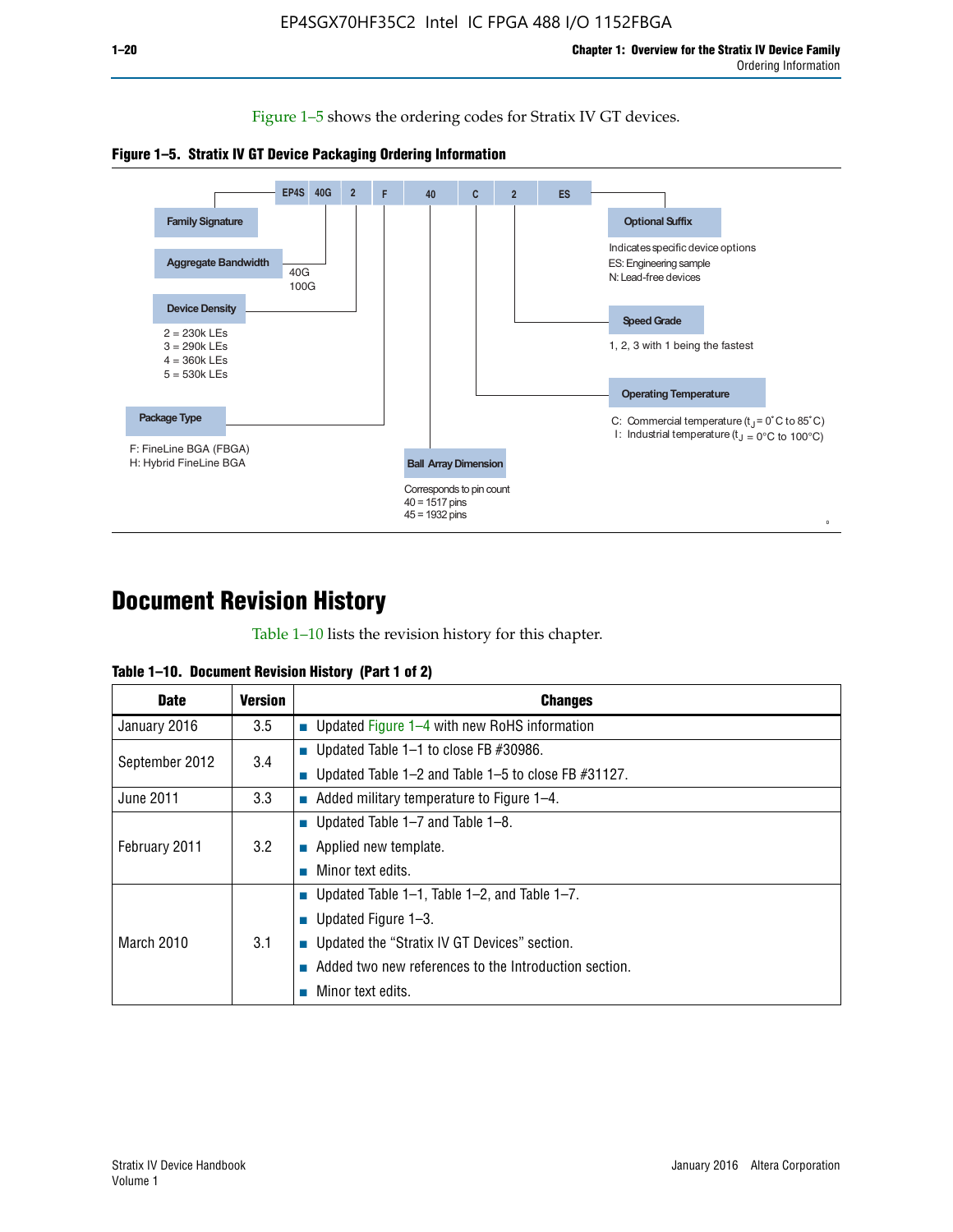### **Table 1–10. Document Revision History (Part 2 of 2)**

| <b>Date</b>      | <b>Version</b> | <b>Changes</b>                                                                                                                                                                                                                                                                    |  |  |
|------------------|----------------|-----------------------------------------------------------------------------------------------------------------------------------------------------------------------------------------------------------------------------------------------------------------------------------|--|--|
|                  |                | ■ Updated the "Stratix IV Device Family Overview", "Feature Summary", "Stratix IV GT<br>Devices", "High-Speed Transceiver Features", "FPGA Fabric and I/O Features", "Highest<br>Aggregate Data Bandwidth", "System Integration", and "Integrated Software Platform"<br>sections. |  |  |
| November 2009    | 3.0            | $\blacksquare$ Added Table 1-3, Table 1-6, and Table 1-9.                                                                                                                                                                                                                         |  |  |
|                  |                | $\blacksquare$ Updated Table 1-1, Table 1-2, Table 1-4, Table 1-5, Table 1-7, and Table 1-8.                                                                                                                                                                                      |  |  |
|                  |                | ■ Updated Figure 1–3, Figure 1–4, and Figure 1–5.                                                                                                                                                                                                                                 |  |  |
|                  |                | $\blacksquare$ Minor text edits.                                                                                                                                                                                                                                                  |  |  |
|                  | 2.4            | $\blacksquare$ Updated Table 1-1.                                                                                                                                                                                                                                                 |  |  |
| <b>June 2009</b> |                | Minor text edits.                                                                                                                                                                                                                                                                 |  |  |
|                  |                | $\blacksquare$ Added Table 1–5, Table 1–6, and Figure 1–3.                                                                                                                                                                                                                        |  |  |
|                  |                | $\blacksquare$ Updated Figure 1-5.                                                                                                                                                                                                                                                |  |  |
| April 2009       | 2.3            | Updated Table $1-1$ , Table $1-2$ , Table $1-3$ , and Table $1-4$ .                                                                                                                                                                                                               |  |  |
|                  |                | ■ Updated "Introduction", "Feature Summary", "Stratix IV GX Devices", "Stratix IV GT<br>Devices", "Architecture Features", and "FPGA Fabric and I/O Features"                                                                                                                     |  |  |
| March 2009       | 2.2            | ■ Updated "Feature Summary", "Stratix IV GX Devices", "Stratix IV E Device", "Stratix IV<br>GT Devices", "Signal Integrity"                                                                                                                                                       |  |  |
|                  |                | Removed Tables 1-5 and 1-6                                                                                                                                                                                                                                                        |  |  |
|                  |                | Updated Figure 1-4                                                                                                                                                                                                                                                                |  |  |
|                  |                | ■ Updated "Introduction", "Feature Summary", "Stratix IV Device Diagnostic Features",<br>"Signal Integrity", "Clock Networks", "High-Speed Differential I/O with DPA and Soft-<br>CDR", "System Integration", and "Ordering Information" sections.                                |  |  |
|                  |                | Added "Stratix IV GT 100G Devices" and "Stratix IV GT 100G Transceiver Bandwidth"<br>sections.                                                                                                                                                                                    |  |  |
| March 2009       | 2.1            | <b>Updated Table 1–1, Table 1–2, Table 1–3, and Table 1–4.</b>                                                                                                                                                                                                                    |  |  |
|                  |                | $\blacksquare$ Added Table 1-5 and Table 1-6.                                                                                                                                                                                                                                     |  |  |
|                  |                | ■ Updated Figure $1-3$ and Figure $1-4$ .                                                                                                                                                                                                                                         |  |  |
|                  |                | $\blacksquare$ Added Figure 1-5.                                                                                                                                                                                                                                                  |  |  |
|                  |                | Removed "Referenced Documents" section.                                                                                                                                                                                                                                           |  |  |
|                  | 2.0            | Updated "Feature Summary" on page 1-1.                                                                                                                                                                                                                                            |  |  |
|                  |                | ■ Updated "Stratix IV Device Diagnostic Features" on page 1-7.                                                                                                                                                                                                                    |  |  |
| November 2008    |                | Updated "FPGA Fabric and I/O Features" on page 1-8.                                                                                                                                                                                                                               |  |  |
|                  |                | $\blacksquare$ Updated Table 1-1.                                                                                                                                                                                                                                                 |  |  |
|                  |                | Updated Table 1-2.                                                                                                                                                                                                                                                                |  |  |
|                  |                | Updated "Table 1-5 shows the total number of transceivers available in the Stratix IV GT<br>Device." on page 1-15.                                                                                                                                                                |  |  |
| <b>July 2008</b> | 1.1            | Revised "Introduction".                                                                                                                                                                                                                                                           |  |  |
| May 2008         | 1.0            | Initial release.                                                                                                                                                                                                                                                                  |  |  |